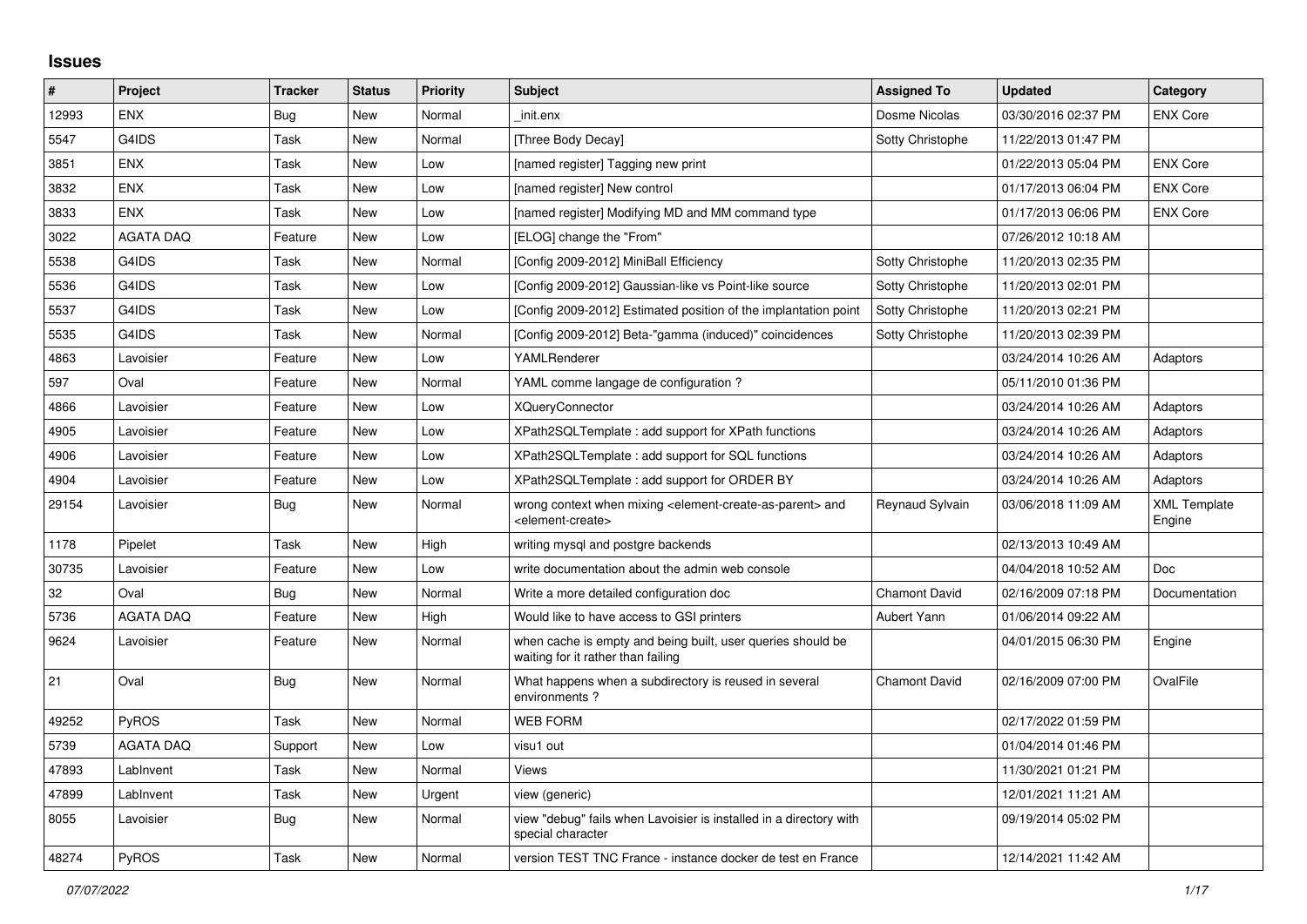| $\pmb{\#}$ | Project                 | <b>Tracker</b> | <b>Status</b> | <b>Priority</b> | <b>Subject</b>                                                                        | <b>Assigned To</b>     | <b>Updated</b>      | Category     |
|------------|-------------------------|----------------|---------------|-----------------|---------------------------------------------------------------------------------------|------------------------|---------------------|--------------|
| 48275      | PyROS                   | Task           | New           | Normal          | version PROD TNC Nouvelle Calédonie - instance docker de<br>production sur site final |                        | 12/14/2021 11:42 AM |              |
| 48273      | PyROS                   | Task           | New           | Normal          | version DEV guitalens - instance docker sur serveur guitalens                         |                        | 12/14/2021 11:46 AM |              |
| 8667       | <b>DCOD</b>             | Feature        | New           | Normal          | uuid missing                                                                          |                        | 12/05/2014 06:14 PM |              |
| 1299       | APCScheduler            | Feature        | New           | High            | Utilisation de python, numpy, scipy,                                                  | Colley Jean-Marc       | 02/10/2011 11:07 AM |              |
| 49543      | PyROS                   | Task           | New           | Normal          | Users View (list & 1)                                                                 |                        | 02/23/2022 06:06 PM |              |
| 45550      | PyROS                   | Task           | New           | Normal          | Users View & Export                                                                   | Koralewski Alexis      | 03/29/2022 09:14 AM |              |
| 45556      | PyROS                   | Task           | New           | Normal          | User activation/deactivation                                                          |                        | 06/25/2021 08:18 AM |              |
| 44842      | PyROS                   | Task           | New           | Normal          | <b>USER</b>                                                                           |                        | 10/12/2021 07:50 AM |              |
| 905        | Oval                    | Bug            | <b>New</b>    | Urgent          | Use of parenthesis in diffline regular expression                                     | <b>Chamont David</b>   | 09/14/2010 06:17 PM | Diff command |
| 30         | Oval                    | Feature        | New           | High            | Use environments as targets to the step commands                                      | <b>Chamont David</b>   | 02/16/2009 07:12 PM | Run command  |
| 9496       | Lavoisier               | Feature        | New           | High            | upgrade to more recent version of JSW                                                 |                        | 03/18/2015 06:34 PM | <b>Build</b> |
| 7706       | <b>AGATA</b>            | Bug            | New           | Normal          | update IRC services                                                                   | Legay Eric             | 07/10/2014 12:35 PM |              |
| 44894      | PyROS                   | Task           | New           | Normal          | Un Observer peut créer un nouveau Proposal (SP) pour une<br>Période spécifique future |                        | 06/16/2021 11:28 AM |              |
| 13226      | <b>CLASS</b>            | Bug            | New           | Normal          | Typo in prompt                                                                        | <b>LENIAU Baptiste</b> | 04/28/2016 01:44 AM |              |
| 86         | RIsngCons               | Feature        | New           | Low             | Tris dynamiques                                                                       |                        | 03/30/2009 03:31 PM |              |
| 93         | RIsngCons               | Feature        | New           | Low             | Touche pour forcer le renouvellement de cache                                         |                        | 03/31/2009 10:16 AM |              |
| 5757       | <b>Topology Manager</b> | Feature        | New           | Low             | Topology manager- error detection in mezzanine                                        |                        | 01/07/2014 01:29 PM |              |
| 5200       | <b>RENOIR</b> chat      | Task           | New           | Low             | Topcat version 4                                                                      | Zoubian Julien         | 10/03/2013 01:09 AM |              |
| 5729       | <b>Topology Manager</b> | Feature        | New           | Low             | Title in firefox                                                                      |                        | 01/03/2014 06:58 PM |              |
| 29         | Oval                    | Feature        | New           | Low             | The build tool should handle directories?                                             | <b>Chamont David</b>   | 02/16/2009 07:06 PM | Other        |
| 45815      | PyROS                   | Task           | <b>New</b>    | Normal          | test_SCP_manage_quota                                                                 |                        | 09/22/2021 04:47 PM |              |
| 44988      | PyROS                   | Task           | New           | Normal          | TESTS to validate this feature                                                        |                        | 05/04/2021 12:26 PM |              |
| 44970      | PyROS                   | Task           | New           | Normal          | TESTS to validate this feature                                                        |                        | 05/03/2021 11:41 AM |              |
| 47870      | LabInvent               | Task           | New           | Normal          | Tests (Materiels)                                                                     |                        | 11/30/2021 03:38 PM |              |
| 44356      | PyROS                   | Task           | New           | Normal          | tester la nouvelle grammaire INDI sur un telescope                                    |                        | 03/25/2021 05:38 PM | Evolution    |
| 45766      | PyROS                   | Task           | <b>New</b>    | Normal          | <b>Test User Update</b>                                                               |                        | 08/13/2021 01:53 PM |              |
| 45772      | PyROS                   | Task           | New           | Normal          | Test User Read (view list and view 1)                                                 |                        | 08/13/2021 01:51 PM |              |
| 45776      | PyROS                   | Task           | New           | Normal          | <b>Test User Delete</b>                                                               |                        | 08/13/2021 01:46 PM |              |
| 45761      | PyROS                   | Task           | New           | Normal          | Test User Create (registration)                                                       |                        | 08/13/2021 01:54 PM |              |
| 45762      | PyROS                   | Task           | New           | Normal          | <b>Test User Connexion</b>                                                            |                        | 08/13/2021 01:55 PM |              |
| 5503       | <b>DCOD</b>             | Feature        | New           | Low             | test ada 2012 in ./configure                                                          |                        | 11/13/2013 04:54 PM |              |
| 49478      | PyROS                   | Task           | New           | Normal          | Test                                                                                  | Koralewski Alexis      | 02/22/2022 12:25 PM |              |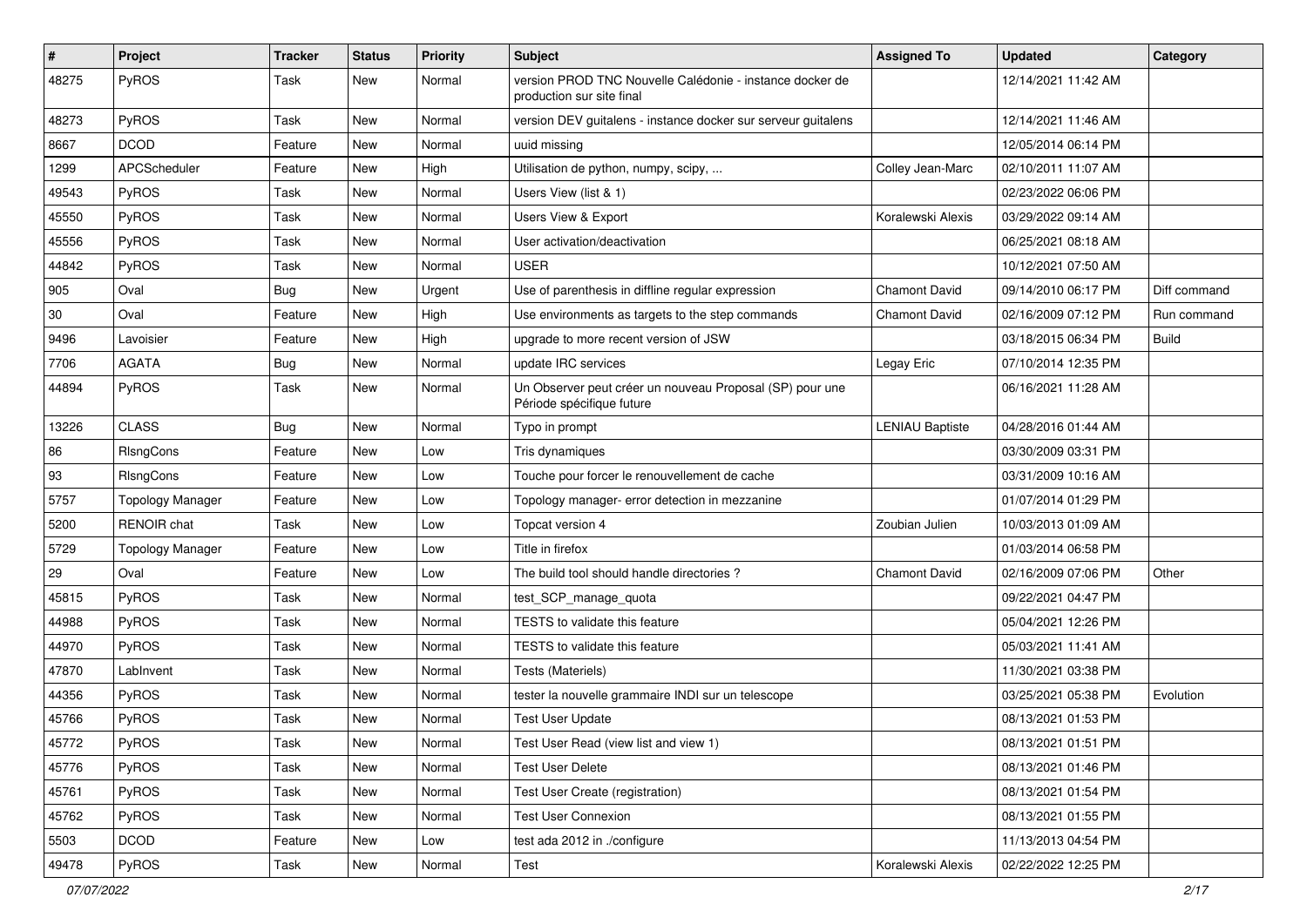| $\pmb{\#}$ | Project                 | <b>Tracker</b> | <b>Status</b> | <b>Priority</b> | <b>Subject</b>                                                                                         | <b>Assigned To</b>       | <b>Updated</b>      | Category                      |
|------------|-------------------------|----------------|---------------|-----------------|--------------------------------------------------------------------------------------------------------|--------------------------|---------------------|-------------------------------|
| 49251      | <b>PyROS</b>            | Task           | <b>New</b>    | Normal          | Test                                                                                                   | Koralewski Alexis        | 02/22/2022 02:59 PM |                               |
| 25         | Oval                    | <b>Bug</b>     | <b>New</b>    | Low             | Temporary files after a crash                                                                          | <b>Chamont David</b>     | 02/16/2009 06:46 PM | Implementation                |
| 35045      | operations-portal-users | Feature        | <b>New</b>    | Normal          | Tasks for the release                                                                                  |                          | 09/20/2018 10:48 AM | Others                        |
| 10255      | <b>CLASS</b>            | Feature        | <b>New</b>    | Normal          | Take into account Load Factor Evolution                                                                | <b>MOUGINOT Baptiste</b> | 06/26/2015 11:33 AM |                               |
| 4068       | Pipelet                 | Bug            | <b>New</b>    | High            | Tagging works randomly with konqueror                                                                  |                          | 03/07/2013 10:39 AM | Web                           |
| 10274      | PEM                     | <b>Bug</b>     | <b>New</b>    | Normal          | SYSTEM.ASSERTIONS.ASSERT FAILURE                                                                       |                          | 07/01/2015 11:12 AM |                               |
| 49886      | <b>PyROS</b>            | Task           | <b>New</b>    | Normal          | System watch (Nagios, )                                                                                |                          | 03/16/2022 04:47 PM |                               |
| 9623       | Lavoisier               | Bug            | New           | Normal          | Synchronous Cache Connector stays in building state until the<br>calling view is finished              |                          | 04/01/2015 06:21 PM | Adaptors                      |
| 36236      | IN2P3-Forge             | Support        | <b>New</b>    | High            | Synchronisation demandée pour un serveur Mercurial                                                     |                          | 04/13/2021 09:07 AM |                               |
| 44992      | <b>PyROS</b>            | Task           | <b>New</b>    | Normal          | Switch modes between Automatic and Manual mode                                                         |                          | 05/04/2021 12:31 PM |                               |
| 9560       | Lavoisier               | Feature        | <b>New</b>    | Normal          | Surround Serializer should ignore header lines (starting with $\langle$ ?)                             |                          | 03/30/2015 10:17 AM | Adaptors                      |
| 8172       | Lavoisier               | Feature        | <b>New</b>    | Normal          | support XPath function append()                                                                        |                          | 10/06/2014 10:43 AM | <b>XML Template</b><br>Engine |
| 7811       | Lavoisier               | Feature        | <b>New</b>    | Normal          | support server-side argument validation with XPath                                                     |                          | 07/30/2014 05:05 PM |                               |
| 4865       | Lavoisier               | Feature        | <b>New</b>    | Low             | support remote connection in JMXConnector                                                              |                          | 03/24/2014 10:26 AM | Adaptors                      |
| 8404       | Lavoisier               | Feature        | <b>New</b>    | Normal          | support parameters in <pre-renderers></pre-renderers>                                                  |                          | 10/30/2014 11:03 AM | Engine                        |
| 8259       | Lavoisier               | Feature        | <b>New</b>    | Normal          | support parameter "renderer" in ZipRenderer and GZipRenderer                                           |                          | 10/17/2014 07:08 PM | Adaptors                      |
| 6353       | Lavoisier               | Feature        | <b>New</b>    | Low             | support new parameter type "Language"                                                                  |                          | 03/24/2014 10:40 AM | Engine                        |
| 6864       | Lavoisier               | Feature        | <b>New</b>    | Low             | support IP v6 in adaptor IPAddressAuthenticator                                                        | <b>Schwarz Lionel</b>    | 04/15/2014 02:11 PM | Adaptors                      |
| 6260       | Lavoisier               | Feature        | <b>New</b>    | Low             | support introspection of view-template                                                                 |                          | 03/24/2014 10:40 AM | Engine                        |
| 7460       | Lavoisier               | Feature        | <b>New</b>    | High            | support HTTP proxy                                                                                     |                          | 02/17/2015 01:04 PM |                               |
| 33         | Oval                    | Feature        | <b>New</b>    | Normal          | Support for gzipped ref files                                                                          | <b>Chamont David</b>     | 02/16/2009 07:23 PM | Diff command                  |
| 7325       | Lavoisier               | Feature        | New           | Normal          | support filtering dependencies graph by categories                                                     |                          | 06/04/2014 05:14 PM | Console                       |
| 32928      | Lavoisier               | Feature        | <b>New</b>    | Normal          | support enumeration in route properties                                                                |                          | 05/18/2018 02:23 PM | Service                       |
| 9778       | Lavoisier               | Feature        | <b>New</b>    | Normal          | support cookies in HTTPConnector                                                                       |                          | 04/28/2015 01:39 PM | Adaptors                      |
| 6303       | Lavoisier               | Feature        | <b>New</b>    | Low             | support attributes @package and @id on <config></config>                                               |                          | 03/24/2014 10:31 AM | Engine                        |
| 8261       | Lavoisier               | Feature        | <b>New</b>    | Normal          | support attribute @out-xpath on <element></element>                                                    |                          | 10/17/2014 07:15 PM | <b>XML Template</b><br>Engine |
| 8132       | Lavoisier               | Feature        | <b>New</b>    | Normal          | support attribute @first-child-attributes in <element></element>                                       |                          | 09/30/2014 04:28 PM |                               |
| 9563       | Lavoisier               | Feature        | <b>New</b>    | Normal          | support <elements-ignore> into <element-create-as-parent></element-create-as-parent></elements-ignore> |                          | 03/30/2015 10:30 AM | <b>XML Template</b><br>Engine |
| 49157      | <b>PyROS</b>            | Task           | New           | Normal          | Super Super Agent qui surveille l'ensemble des super agents<br>sur chaque noeud (?)                    |                          | 01/31/2022 12:12 PM |                               |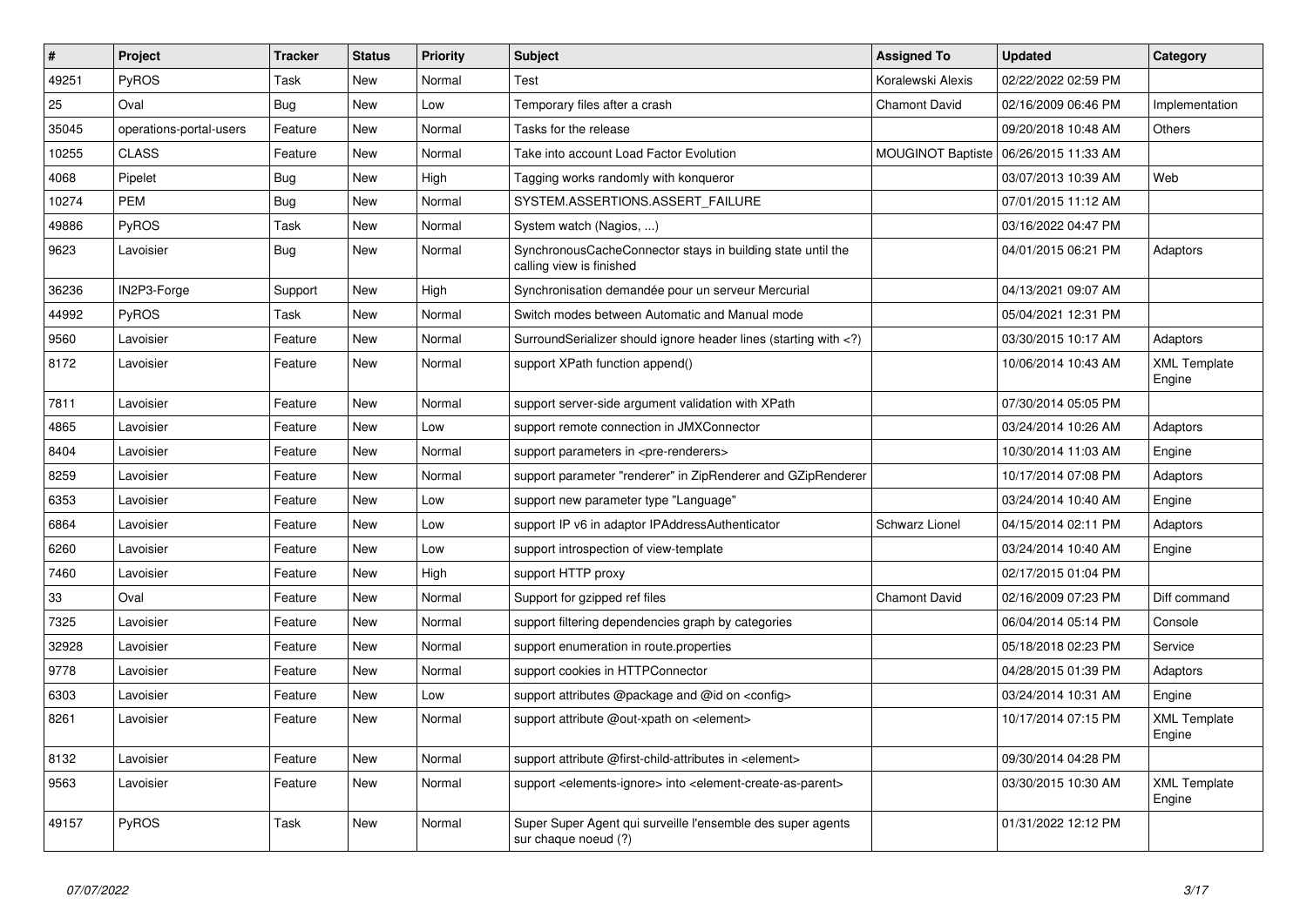| #     | Project                  | <b>Tracker</b> | <b>Status</b> | <b>Priority</b> | Subject                                                                                                                                  | <b>Assigned To</b>   | <b>Updated</b>      | Category                        |
|-------|--------------------------|----------------|---------------|-----------------|------------------------------------------------------------------------------------------------------------------------------------------|----------------------|---------------------|---------------------------------|
| 49156 | PyROS                    | Task           | New           | Normal          | Super Agent qui démarre et stoppe les autres agents, et<br>surveille leur bonne santé (les relance si besoin) => sur chaque<br>noeud (?) |                      | 01/31/2022 12:12 PM |                                 |
| 44939 | PyROS                    | Task           | New           | Normal          | SUBMIT a Seq to planning (status => "submitted")                                                                                         | Koralewski Alexis    | 02/03/2022 10:23 AM |                                 |
| 7041  | <b>Topology Manager</b>  | Support        | New           | Normal          | Sub repositories                                                                                                                         |                      | 04/30/2014 03:52 PM |                                 |
| 1437  | Pipelet                  | Bug            | New           | Normal          | str parents not updated in time for glob parent                                                                                          |                      | 03/10/2011 05:51 PM |                                 |
| 47874 | LabInvent                | Task           | <b>New</b>    | Urgent          | <b>Stats</b>                                                                                                                             |                      | 11/30/2021 03:44 PM |                                 |
| 37409 | TReqS                    | Feature        | New           | Normal          | Statistiques sur les queues dans les logs                                                                                                |                      | 04/11/2019 01:40 PM |                                 |
| 49247 | PyROS                    | Task           | New           | Normal          | State diagram (doc)                                                                                                                      |                      | 02/03/2022 09:34 AM |                                 |
| 44997 | PyROS                    | Task           | New           | Normal          | Start & Stop                                                                                                                             |                      | 12/14/2021 12:33 PM |                                 |
| 44989 | PyROS                    | Task           | New           | Normal          | Start & Stop                                                                                                                             |                      | 05/04/2021 12:29 PM |                                 |
| 8369  | LC <sub>2</sub>          | Feature        | New           | Normal          | Standardize by relying on GNU getopt instead of proprietary<br>cmdline                                                                   | Lafage Vincent       | 10/27/2014 07:06 PM |                                 |
| 20738 | Lavoisier                | Bug            | New           | Low             | Stacktrace                                                                                                                               |                      | 08/30/2017 10:39 AM | Stacktrace                      |
| 44892 | PyROS                    | Task           | <b>New</b>    | Normal          | SPs view (list & 1)                                                                                                                      |                      | 03/29/2022 09:17 AM |                                 |
| 890   | SphereLib                | Feature        | New           | Low             | spline with order $!= 3$                                                                                                                 |                      | 09/06/2010 03:08 PM |                                 |
| 45811 | PyROS                    | Task           | New           | Normal          | SP update                                                                                                                                |                      | 11/03/2021 09:16 AM |                                 |
| 45810 | PyROS                    | Task           | New           | Normal          | SP Read (view list and view 1)                                                                                                           |                      | 10/27/2021 02:47 PM |                                 |
| 45816 | <b>PyROS</b>             | Task           | New           | Normal          | <b>SP Delete</b>                                                                                                                         |                      | 10/28/2021 08:35 AM |                                 |
| 44890 | PyROS                    | Task           | New           | Normal          | <b>SP CRUD</b>                                                                                                                           |                      | 03/29/2022 09:17 AM |                                 |
| 45809 | PyROS                    | Task           | New           | Normal          | <b>SP Create</b>                                                                                                                         |                      | 10/27/2021 08:42 AM |                                 |
| 27    | Oval                     | Bug            | New           | Low             | Some commands should not require a current valid directory                                                                               | <b>Chamont David</b> | 02/16/2009 06:51 PM | Site Customization<br>& Flavors |
| 1561  | Smurf                    | Bug            | New           | Normal          | Smurf::RRD does not support "base"                                                                                                       |                      | 04/13/2011 05:00 PM |                                 |
| 202   | Smurf                    | Feature        | New           | Low             | Smurf::DB::Getopt add fping to smelect                                                                                                   |                      | 10/21/2009 04:46 PM |                                 |
| 11561 | LST stereo trigger study | Task           | New           | Normal          | Small-scale MC production for testing the effect of LST-MST<br>stereo trigger                                                            | Hrupec Dario         | 04/15/2016 03:34 PM |                                 |
| 44907 | PyROS                    | Task           | New           | Normal          | Show Weather & Observatory monitored data (in a convenient<br>way)                                                                       |                      | 05/05/2022 09:53 AM |                                 |
| 49135 | PyROS                    | Task           | New           | Normal          | SF15-SST integration (agents, start, stop, commands)                                                                                     |                      | 06/29/2022 07:23 AM |                                 |
| 49134 | PyROS                    | Task           | New           | Normal          | SF14-OBC integration                                                                                                                     |                      | 01/29/2022 12:52 AM |                                 |
| 49133 | PyROS                    | Task           | New           | Normal          | SF13-IAF integration                                                                                                                     |                      | 01/29/2022 12:47 AM |                                 |
| 49132 | PyROS                    | Task           | New           | Normal          | SF12-IAN integration                                                                                                                     |                      | 01/29/2022 12:48 AM |                                 |
| 49131 | PyROS                    | Task           | New           | Normal          | SF11-IPC integration                                                                                                                     |                      | 01/29/2022 12:46 AM |                                 |
| 49130 | PyROS                    | Task           | New           | Normal          | SF10-CAL integration                                                                                                                     |                      | 01/29/2022 12:46 AM |                                 |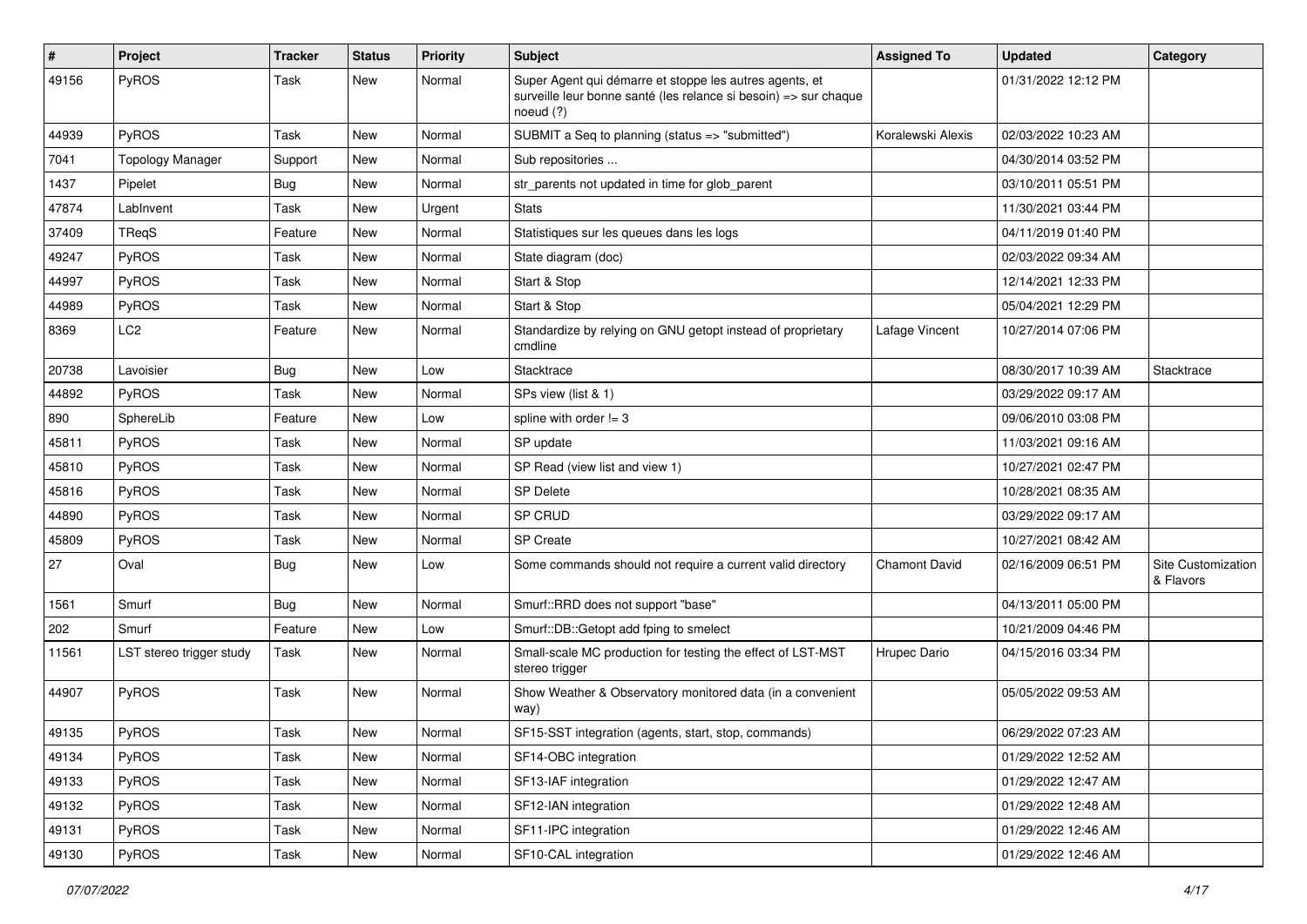| $\sharp$ | Project         | <b>Tracker</b> | <b>Status</b> | <b>Priority</b> | <b>Subject</b>                                                                                                                             | <b>Assigned To</b> | <b>Updated</b>      | Category        |
|----------|-----------------|----------------|---------------|-----------------|--------------------------------------------------------------------------------------------------------------------------------------------|--------------------|---------------------|-----------------|
| 49129    | PyROS           | Task           | New           | Normal          | SF09-CMC integration                                                                                                                       |                    | 01/29/2022 12:46 AM |                 |
| 49128    | PyROS           | Task           | New           | Normal          | SF08-EXE integration                                                                                                                       |                    | 01/29/2022 12:45 AM |                 |
| 49127    | PyROS           | Task           | New           | Normal          | SF07-PLN integration                                                                                                                       |                    | 01/29/2022 12:45 AM |                 |
| 49126    | PyROS           | Task           | New           | Normal          | SF06-ALR integration                                                                                                                       |                    | 01/29/2022 12:45 AM |                 |
| 49125    | PyROS           | Task           | New           | Normal          | SF05-SEQ integration                                                                                                                       |                    | 03/15/2022 11:03 PM |                 |
| 49124    | PyROS           | Task           | New           | Normal          | SF04-SPV integration (AgentMajordome)                                                                                                      |                    | 06/29/2022 07:21 AM |                 |
| 49123    | PyROS           | Task           | New           | Normal          | SF03-ENV integration                                                                                                                       |                    | 06/29/2022 07:20 AM |                 |
| 49878    | PyROS           | Task           | New           | Normal          | SF02-SCP integration - Lancement auto de l'agent de gestion<br>du SP lifecycle                                                             |                    | 06/28/2022 10:04 PM |                 |
| 49122    | PyROS           | Task           | New           | Normal          | SF02-SCP integration                                                                                                                       |                    | 01/29/2022 12:50 AM |                 |
| 49121    | <b>PyROS</b>    | Task           | New           | Normal          | SF01-USR integration                                                                                                                       |                    | 01/29/2022 12:50 AM |                 |
| 5350     | <b>CLASS</b>    | Feature        | New           | Low             | Set some quality criteria on Pu when building a MOX fuel                                                                                   |                    | 10/22/2013 11:50 AM |                 |
| 49246    | PyROS           | Task           | New           | Normal          | Sequence Lifecycle (status)                                                                                                                |                    | 02/03/2022 09:34 AM |                 |
| 11522    | <b>CLASS</b>    | Task           | New           | Normal          | Separate the separation plant from the fabrication plant                                                                                   |                    | 12/16/2015 10:22 AM |                 |
| 48307    | PyROS           | Task           | New           | Normal          | Send, Receive, and Process Commands (Agent <= > Agent)                                                                                     |                    | 06/29/2022 07:33 AM |                 |
| 44917    | PyROS           | Task           | New           | Normal          | Sécuriser : Agir sur le système en fonction de l'environnement<br>(externe/interne) pour la sécurité de l'Observatoire et des<br>personnes |                    | 06/29/2022 07:39 AM |                 |
| 16628    | CC-IN2P3        | Support        | New           | Normal          | Sèche cheveux dans le vestiaire                                                                                                            |                    | 01/12/2017 02:37 PM |                 |
| 48276    | PyROS           | Task           | New           | Normal          | Scripts d'installation docker                                                                                                              |                    | 12/14/2021 11:44 AM |                 |
| 49149    | PyROS           | Task           | New           | High            | SCRIPT RUN (PYROS/pyros.py) (uniquement pour la partie<br>execution)                                                                       |                    | 05/24/2022 02:55 PM |                 |
| 48270    | PyROS           | Task           | New           | Normal          | SCRIPT INSTALL/UPDATE (PYROS/pyros.py) (uniquement<br>pour la partie install & update)                                                     |                    | 02/23/2022 05:57 PM |                 |
| 49151    | <b>PyROS</b>    | Task           | New           | Normal          | Script central (pyros.py)                                                                                                                  |                    | 01/31/2022 11:36 AM |                 |
| 4867     | Lavoisier       | Feature        | New           | Low             | ScalaProcessor                                                                                                                             |                    | 03/24/2014 10:26 AM | Adaptors        |
| 44903    | <b>PyROS</b>    | Task           | New           | Normal          | Save raw data                                                                                                                              |                    | 12/15/2021 07:34 AM |                 |
| 8693     | <b>ENX</b>      | Feature        | New           | Normal          | sauver log_level                                                                                                                           |                    | 12/09/2014 03:54 PM | <b>ENX Core</b> |
| 44919    | PyROS           | Task           | New           | Normal          | Sauvegarder (logger) les différents changements d'état                                                                                     |                    | 06/28/2022 09:58 PM |                 |
| 44916    | PyROS           | Task           | New           | Normal          | Rythmer : Agir sur le système pour lui donner un rythme en<br>fonction du temps (nuit/jour)                                                |                    | 06/29/2022 07:38 AM |                 |
| 49152    | PyROS           | Task           | New           | Normal          | RUN/EXEC - Start & Stop software (et Agents)                                                                                               |                    | 05/24/2022 02:55 PM |                 |
| 2112     | LC <sub>2</sub> | Feature        | New           | Low             | Rorc lib                                                                                                                                   |                    | 04/08/2013 06:11 PM |                 |
| 44843    | PyROS           | Task           | New           | Normal          | ROLES : Un utilisateur peut avoir plusieurs roles                                                                                          |                    | 06/18/2021 03:15 PM |                 |
| 47913    | LabInvent       | Task           | New           | Normal          | ROLES (profils)                                                                                                                            |                    | 11/30/2021 01:39 PM |                 |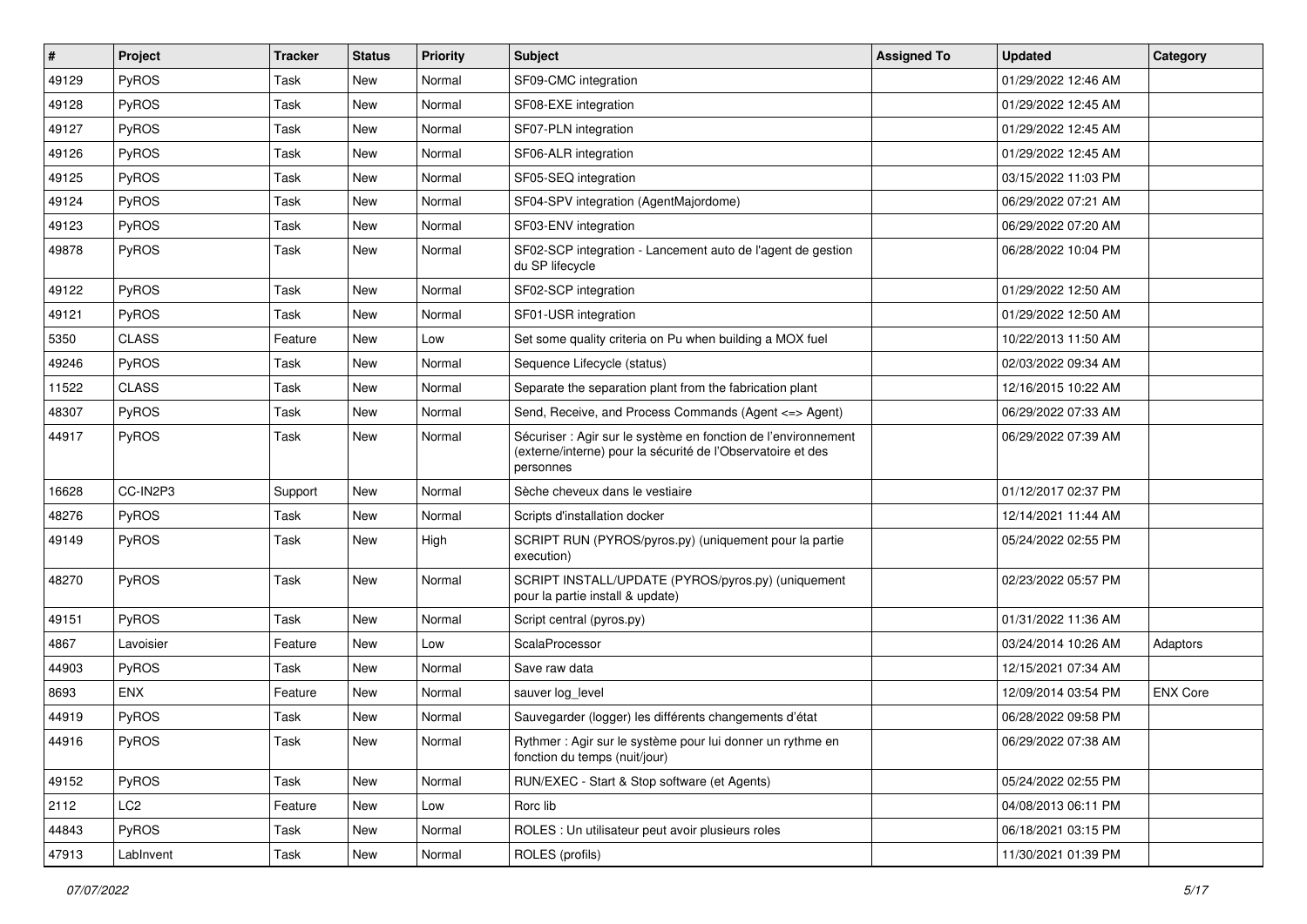| $\pmb{\#}$ | Project      | <b>Tracker</b> | <b>Status</b> | <b>Priority</b> | <b>Subject</b>                                                                                                          | <b>Assigned To</b> | <b>Updated</b>      | Category |
|------------|--------------|----------------|---------------|-----------------|-------------------------------------------------------------------------------------------------------------------------|--------------------|---------------------|----------|
| 2753       | Pipelet      | <b>Bug</b>     | New           | Urgent          | retrieve hook name from source code                                                                                     |                    | 05/22/2012 02:36 PM |          |
| 49872      | PyROS        | Task           | New           | Normal          | Restauration de la config par défaut                                                                                    |                    | 03/15/2022 11:10 PM |          |
| 45035      | PyROS        | Task           | New           | Normal          | Resilience (failure tolerance)                                                                                          |                    | 05/06/2021 12:58 PM |          |
| 45034      | PyROS        | Task           | New           | Normal          | Resilience (failure tolerance)                                                                                          |                    | 05/06/2021 12:58 PM |          |
| 45174      | PyROS        | Story          | New           | Normal          | REQ-213 Sauvegarde temporaire des images brutes pour<br>opérations de maintenance                                       |                    | 05/12/2021 12:01 PM |          |
| 45173      | PyROS        | Story          | New           | Normal          | REQ-212 Espace privé pour extensions et déploiement sans git                                                            |                    | 05/12/2021 12:00 PM |          |
| 45172      | PyROS        | Story          | New           | Normal          | REQ-211 Allsky scan                                                                                                     |                    | 05/12/2021 11:58 AM |          |
| 45171      | PyROS        | Story          | New           | Normal          | REQ-210 Affichage contenu BD                                                                                            |                    | 05/12/2021 11:58 AM |          |
| 45170      | PyROS        | Story          | New           | Normal          | REQ-209 Lecture des logs                                                                                                |                    | 05/12/2021 11:58 AM |          |
| 45169      | PyROS        | Story          | New           | Normal          | REQ-208 Lecture et téléchargement des images                                                                            |                    | 05/12/2021 11:57 AM |          |
| 45168      | PyROS        | Story          | New           | Normal          | REQ-207 Rapports de synthèse, outils de monitoring                                                                      |                    | 05/12/2021 11:57 AM |          |
| 45167      | PyROS        | Story          | New           | Normal          | REQ-206 Espace mutualisé (comme CADOR)                                                                                  |                    | 05/12/2021 11:57 AM |          |
| 45166      | PyROS        | Story          | New           | Normal          | REQ-205 Bandeau en haut de pages pour messages d'info ou<br>avertissement                                               |                    | 05/12/2021 11:56 AM |          |
| 45165      | PyROS        | Story          | New           | Normal          | REQ-204 Architecture site, différents espaces selon les roles                                                           |                    | 05/12/2021 11:56 AM |          |
| 45164      | PyROS        | Story          | New           | Normal          | REQ-203 GUI multilingue (choix de la langue)                                                                            |                    | 05/12/2021 11:55 AM |          |
| 44817      | PyROS        | Story          | New           | Normal          | REQ-202 Deux types de connexion utilisateurs (LDAP ou sans)                                                             |                    | 05/11/2021 03:43 PM |          |
| 44816      | <b>PyROS</b> | Story          | New           | Normal          | REQ-201 Définir une esthétique Tarot                                                                                    |                    | 05/12/2021 11:53 AM |          |
| 44813      | PyROS        | Story          | <b>New</b>    | Normal          | REQ-123 Architecture extensible et Extensions privatisables                                                             |                    | 05/12/2021 12:21 PM |          |
| 45195      | PyROS        | Story          | New           | Normal          | REQ-122 Page information état agent                                                                                     |                    | 05/12/2021 12:18 PM |          |
| 45194      | PyROS        | Story          | New           | Normal          | REQ-121 Limiter le nombre d'essais de connexion d'un<br>utilisateur                                                     |                    | 05/12/2021 12:17 PM |          |
| 45193      | PyROS        | Story          | New           | Normal          | REQ-120 Pages web dédiées pour gérer différents besoins                                                                 |                    | 05/12/2021 12:17 PM |          |
| 45192      | PyROS        | Story          | New           | Normal          | REQ-119 Analyse images : le service de traitement d'images<br>doit être interopérable (à distance, par service externe) |                    | 05/12/2021 12:17 PM |          |
| 45191      | PyROS        | Story          | New           | Normal          | REQ-118 Avoir un obturateur sur les caméras (Utile pour faire<br>les Dark)                                              |                    | 05/12/2021 12:16 PM |          |
| 45190      | PyROS        | Story          | New           | Normal          | REQ-117 Calibration : génération des images de calibration en<br>fonction du temps (DBF) (Dark dépend du temps pose)    |                    | 05/12/2021 12:16 PM |          |
| 45189      | PyROS        | Story          | New           | Normal          | REQ-116 Calibration astro: trouver une solution quand l'image<br>est distendue (distortion)                             |                    | 05/12/2021 12:16 PM |          |
| 45188      | PyROS        | Story          | New           | Normal          | REQ-115 Calibration : traiter efficacement les fichiers de<br>calibration DBF (dark, bias, flat)                        |                    | 05/12/2021 12:15 PM |          |
| 45187      | PyROS        | Story          | New           | Normal          | REQ-114 Planification des séquences : Equité                                                                            |                    | 05/12/2021 12:15 PM |          |
| 45186      | PyROS        | Story          | New           | Normal          | REQ-113 Planification des séquences : Efficacité, efficience                                                            |                    | 05/12/2021 12:15 PM |          |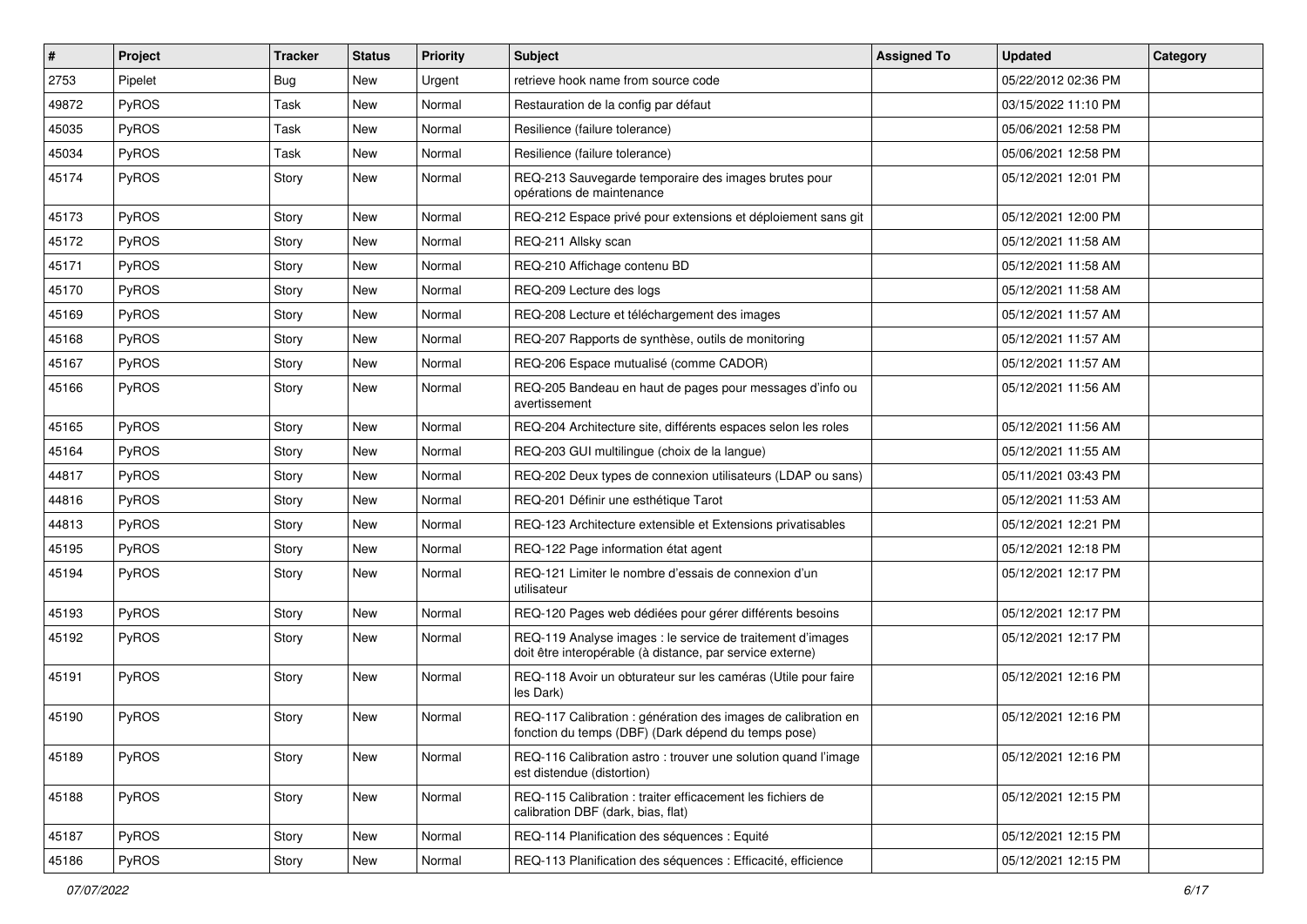| #     | Project      | <b>Tracker</b> | <b>Status</b> | <b>Priority</b> | <b>Subject</b>                                                                                                   | <b>Assigned To</b> | <b>Updated</b>      | Category |
|-------|--------------|----------------|---------------|-----------------|------------------------------------------------------------------------------------------------------------------|--------------------|---------------------|----------|
| 45185 | PyROS        | Story          | New           | Normal          | REQ-112 Planification des séquences : Flexibilité                                                                |                    | 05/12/2021 12:14 PM |          |
| 45184 | PyROS        | Story          | New           | Normal          | REQ-111 Mise en sécurité automatique en cas de cyclone                                                           |                    | 03/16/2022 04:38 PM |          |
| 45183 | <b>PyROS</b> | Story          | New           | Normal          | REQ-110 Arrêt et redémarrage automatique en cas de coupure<br>électrique                                         |                    | 03/16/2022 04:38 PM |          |
| 45182 | PyROS        | Story          | New           | Normal          | REQ-109 Afficher infos utiles sur les requetes/séquences                                                         |                    | 05/12/2021 12:13 PM |          |
| 45181 | PyROS        | Story          | New           | Normal          | REQ-108 Pouvoir déposer dans différents systèmes de<br>coordonnées                                               |                    | 02/22/2022 04:38 PM |          |
| 45180 | PyROS        | Story          | New           | Normal          | REQ-107 Suivi complet d'une requête, depuis son dépot,<br>jusqu'à son exécution, en passant par sa planification |                    | 05/12/2021 12:12 PM |          |
| 45179 | PyROS        | Story          | New           | Normal          | REQ-106 Requete appartient à un SP (lié à un PI qui est lié à<br>des users)                                      |                    | 05/12/2021 12:12 PM |          |
| 45178 | PyROS        | Story          | New           | Normal          | REQ-105 Pouvoir enlever une séquence (scène) déposée pour<br>en déposer une autre                                |                    | 05/12/2021 12:11 PM |          |
| 45177 | PyROS        | Story          | New           | Normal          | REQ-104 Rôles utilisateurs (profils)                                                                             |                    | 05/12/2021 12:11 PM |          |
| 45176 | PyROS        | Story          | New           | Normal          | REQ-103 Connexion unique pour accéder à tous les services, si<br>possible via annuaire LDAP                      |                    | 05/12/2021 12:10 PM |          |
| 45175 | <b>PyROS</b> | Story          | New           | Normal          | REQ-102 Surveillance et sécurisation de la BD                                                                    |                    | 03/16/2022 04:38 PM |          |
| 44814 | PyROS        | Story          | <b>New</b>    | Normal          | REQ-101 Logs                                                                                                     |                    | 03/16/2022 04:38 PM |          |
| 45154 | PyROS        | Story          | New           | Normal          | REQ-070 SSI_010 Spécifications techniques SSI                                                                    |                    | 03/16/2022 04:42 PM |          |
| 45151 | PyROS        | Story          | New           | Normal          | REQ-069 Plan de validation et d'essai                                                                            |                    | 05/12/2021 10:42 AM |          |
| 45152 | PyROS        | Story          | New           | Normal          | REQ-068 ACCEPT_010 Plan de validation et d'essai                                                                 |                    | 05/12/2021 10:42 AM |          |
| 45149 | <b>PyROS</b> | Story          | New           | Normal          | REQ-067 Qualification des exigences                                                                              |                    | 05/12/2021 10:41 AM |          |
| 45150 | PyROS        | Story          | New           | Normal          | REQ-066 QUALIF_030 Exigence                                                                                      |                    | 05/12/2021 10:41 AM |          |
| 45146 | PyROS        | Story          | New           | Normal          | REQ-064 Déploiement                                                                                              |                    | 05/12/2021 10:39 AM |          |
| 45148 | PyROS        | Story          | New           | Normal          | REQ-063 Qualification opérationnelle                                                                             |                    | 05/12/2021 10:40 AM |          |
| 45145 | PyROS        | Story          | New           | Normal          | REQ-062 QUALIF_020 Qualification opérationnelle                                                                  |                    | 05/12/2021 10:39 AM |          |
| 45143 | <b>PyROS</b> | Story          | New           | Normal          | REQ-061 Justification de la définition                                                                           |                    | 05/12/2021 10:37 AM |          |
| 45144 | PyROS        | Story          | New           | Normal          | REQ-060 JUSTIF_010 Justification de la définition                                                                |                    | 05/12/2021 10:38 AM |          |
| 45147 | PyROS        | Story          | New           | Normal          | REQ-059 Qualification technique                                                                                  |                    | 05/12/2021 10:40 AM |          |
| 45142 | PyROS        | Story          | New           | Normal          | REQ-058 QUALIF 010 Qualification technique                                                                       |                    | 05/12/2021 10:37 AM |          |
| 45140 | PyROS        | Story          | New           | Normal          | REQ-057 Interfaçage avec TAROT NC                                                                                |                    | 05/12/2021 10:36 AM |          |
| 45141 | PyROS        | Story          | New           | Normal          | REQ-056 INTERFACE_010 Interfaçage avec PyROS                                                                     |                    | 05/12/2021 10:36 AM |          |
| 45138 | PyROS        | Story          | New           | Normal          | REQ-055 ERGO_040 Documentation                                                                                   |                    | 05/12/2021 10:35 AM |          |
| 45139 | PyROS        | Story          | New           | Normal          | REQ-054 Documentation et Formation                                                                               |                    | 05/12/2021 10:35 AM |          |
| 45137 | PyROS        | Story          | New           | Normal          | REQ-053 ERGO 030 Formation                                                                                       |                    | 05/12/2021 10:35 AM |          |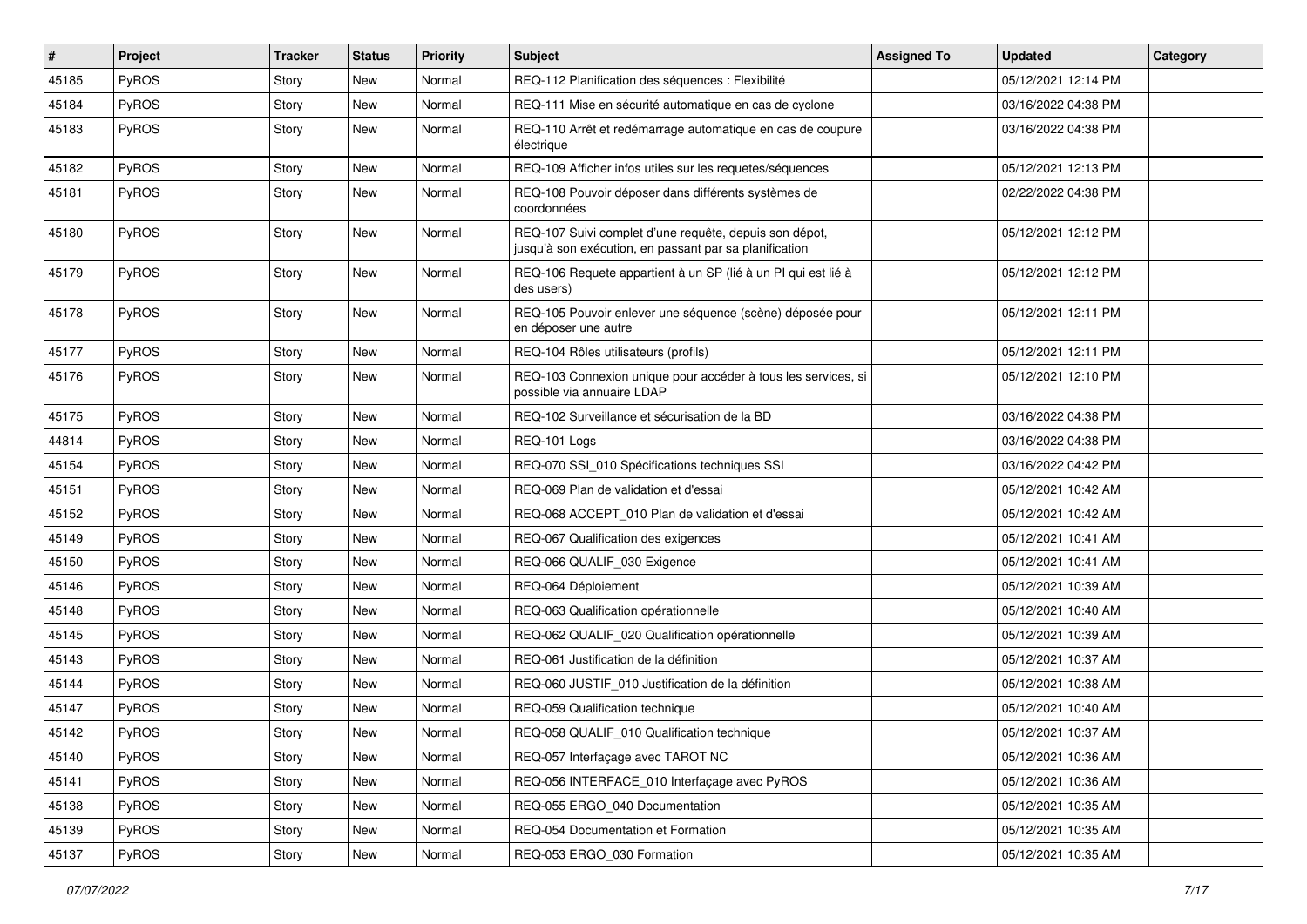| #     | Project      | <b>Tracker</b> | <b>Status</b> | <b>Priority</b> | <b>Subject</b>                                                                          | <b>Assigned To</b> | <b>Updated</b>      | Category |
|-------|--------------|----------------|---------------|-----------------|-----------------------------------------------------------------------------------------|--------------------|---------------------|----------|
| 45136 | <b>PyROS</b> | Story          | New           | Normal          | REQ-052 ERGO_020 Operabilité                                                            |                    | 05/12/2021 10:34 AM |          |
| 45153 | PyROS        | Story          | New           | Normal          | REQ-051 Sécurité des systèmes informatique (SSI)                                        |                    | 03/16/2022 04:44 PM |          |
| 45135 | PyROS        | Story          | New           | Normal          | REQ-050 SURETE_260 Système informatique (SSI)                                           |                    | 03/16/2022 04:42 PM |          |
| 45131 | PyROS        | Story          | New           | Normal          | REQ-049 SURETE_250 Transfert des données                                                |                    | 03/16/2022 04:16 PM |          |
| 45126 | PyROS        | Story          | New           | Normal          | REQ-048 sauvegarde des données brutes                                                   |                    | 03/16/2022 04:43 PM |          |
| 45130 | <b>PyROS</b> | Story          | New           | Normal          | REQ-047 SURETE_240 Sauvegarde des données brutes                                        |                    | 03/16/2022 04:42 PM |          |
| 45129 | PyROS        | Story          | New           | Normal          | REQ-046 SURETE 210 Arrêt du système en cas de condition<br>météorologiques défavorables |                    | 03/16/2022 04:42 PM |          |
| 45128 | PyROS        | Story          | New           | Normal          | REQ-045 SECURITE_200 Système d'alerte                                                   |                    | 03/16/2022 04:42 PM |          |
| 45127 | PyROS        | Story          | New           | Normal          | REQ-044 SURETE_190 Sécurité des personnes : système<br>d'arrêt d'urgence                |                    | 05/12/2021 10:30 AM |          |
| 45134 | PyROS        | Story          | New           | Normal          | REQ-043 SURETE_180 Sécurité des personnes : lumière                                     |                    | 05/12/2021 10:33 AM |          |
| 45133 | PyROS        | Story          | New           | Normal          | REQ-042 SURETE_170 Sécurité des personnes : système<br>d'arrêt automatique              |                    | 05/12/2021 10:33 AM |          |
| 45125 | PyROS        | Story          | New           | Normal          | REQ-041 information sur les composants (ajout)                                          |                    | 05/12/2021 10:29 AM |          |
| 45116 | PyROS        | Story          | New           | Normal          | REQ-039 SURETE 160 Sauvegarde des pannes                                                |                    | 05/12/2021 10:56 AM |          |
| 45124 | PyROS        | Story          | New           | Normal          | REQ-038 focalisation, alignement,                                                       |                    | 05/12/2021 10:29 AM |          |
| 45099 | PyROS        | Story          | New           | Normal          | REQ-037 SURETE 140 Vérification du fonctionnement du<br>télescope : calibration         |                    | 05/11/2021 04:35 PM |          |
| 45123 | PyROS        | Story          | New           | Normal          | REQ-036 logiciel pour la maintenance à distance                                         |                    | 05/12/2021 10:28 AM |          |
| 45115 | <b>PyROS</b> | Story          | New           | Normal          | REQ-035 SURETE_130 Maintenance à distance                                               |                    | 05/12/2021 10:56 AM |          |
| 45101 | <b>PyROS</b> | Story          | New           | Normal          | REQ-034 SURETE_080 Coupure électrique                                                   |                    | 03/16/2022 04:42 PM |          |
| 45103 | PyROS        | Story          | New           | Normal          | REQ-033 SURETE_050 Prise en compte de la météo                                          |                    | 03/16/2022 04:42 PM |          |
| 45122 | PyROS        | Story          | New           | Normal          | REQ-032 automatisation du bâtiment et du télescope                                      |                    | 05/12/2021 10:27 AM |          |
| 45132 | PyROS        | Story          | New           | Normal          | REQ-031 SURETE 040 Automatisation du bâtiment                                           |                    | 05/12/2021 10:32 AM |          |
| 45098 | PyROS        | Story          | New           | Normal          | REQ-030 SURETE_30 Répartition des nuits                                                 |                    | 05/11/2021 04:27 PM |          |
| 45102 | PyROS        | Story          | New           | Normal          | REQ-029 Métadonnées des images                                                          |                    | 05/11/2021 04:44 PM |          |
| 45097 | PyROS        | Story          | New           | Normal          | REQ-028 FONC_180 Métadonnées pour les poursuites LEO<br>(optionnelle)                   |                    | 05/11/2021 04:45 PM |          |
| 45096 | $ $ PyROS    | Story          | New           | Normal          | REQ-027 FONC_170 Métadonnées                                                            |                    | 05/11/2021 04:44 PM |          |
| 45100 | PyROS        | Story          | New           | Normal          | REQ-026 Plage d'angles horaires et ligne d'horizon                                      |                    | 05/11/2021 04:38 PM |          |
| 45113 | <b>PyROS</b> | Story          | New           | Normal          | REQ-024 FONC 080 Directions et trajectoires accessibles                                 |                    | 05/12/2021 10:11 AM |          |
| 45112 | PyROS        | Story          | New           | Normal          | REQ-023 FONC 030 Délai de reprogrammation                                               |                    | 05/12/2021 10:00 AM |          |
| 45114 | PyROS        | Story          | New           | Normal          | REQ-021 FONC_020 Saut en déclinaison entre chaque image                                 |                    | 05/12/2021 10:15 AM |          |
| 45117 | PyROS        | Story          | New           | Normal          | REQ-019 Mise à disposition des images et mesures                                        |                    | 05/12/2021 10:55 AM |          |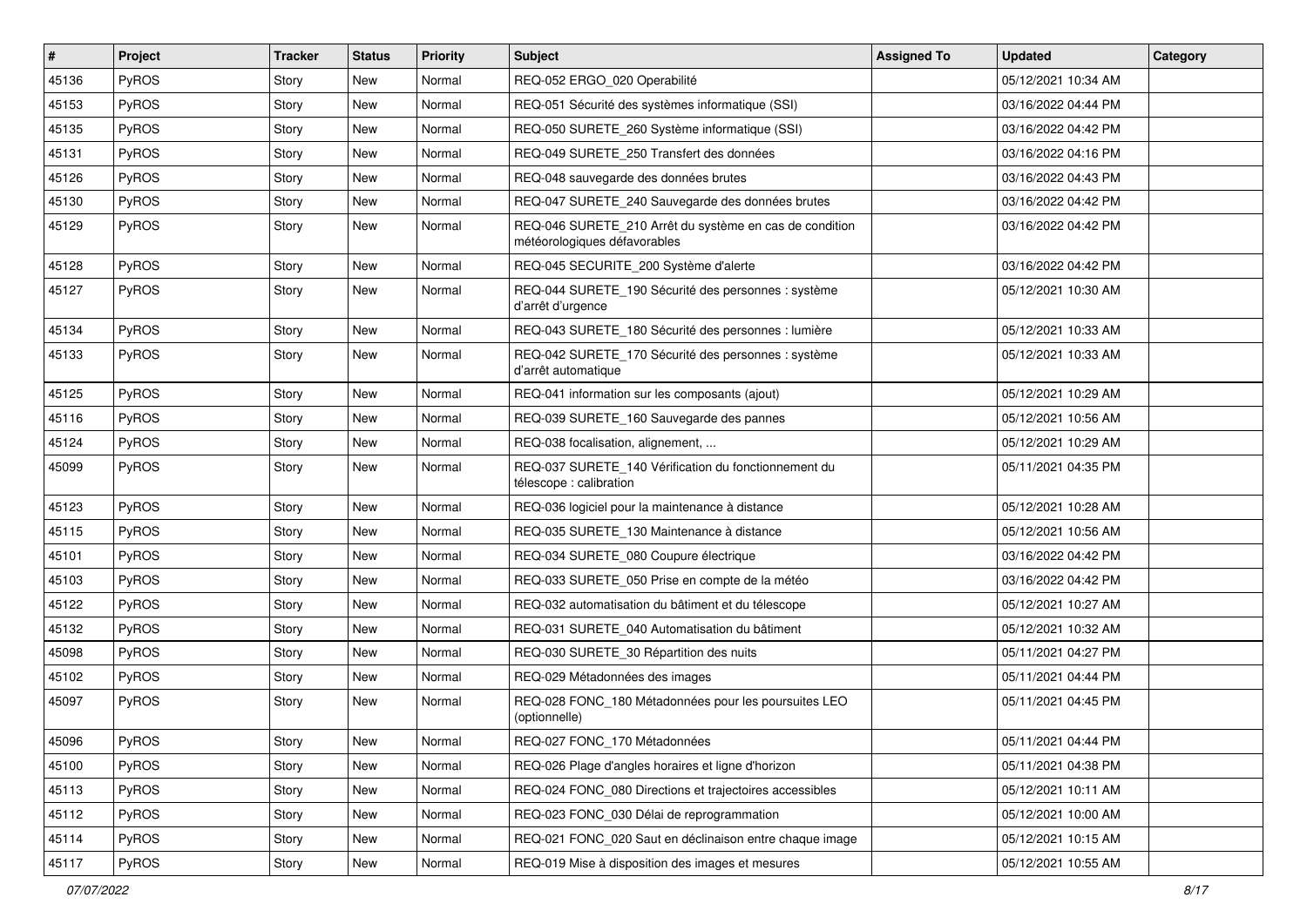| $\vert$ # | Project                 | <b>Tracker</b> | <b>Status</b> | <b>Priority</b> | <b>Subject</b>                                                                                                       | <b>Assigned To</b>  | <b>Updated</b>      | Category        |
|-----------|-------------------------|----------------|---------------|-----------------|----------------------------------------------------------------------------------------------------------------------|---------------------|---------------------|-----------------|
| 45095     | PyROS                   | Story          | New           | Normal          | REQ-018 Cloisonnement des données                                                                                    |                     | 05/11/2021 04:17 PM |                 |
| 45120     | PyROS                   | Story          | New           | Normal          | REQ-017 Information sur les requêtes soumises par l'utilisateur                                                      |                     | 05/12/2021 10:55 AM |                 |
| 45118     | PyROS                   | Story          | New           | Normal          | REQ-016 informations sur les composants de l'observatoire                                                            |                     | 05/12/2021 10:55 AM |                 |
| 44815     | PyROS                   | Story          | New           | Normal          | REQ-015 Ajustement dynamique des quotas utilisateurs                                                                 |                     | 05/11/2021 04:11 PM |                 |
| 45162     | PyROS                   | Story          | New           | Normal          | REQ-014 PYROS-10 priorité et quotas utilisateurs                                                                     |                     | 07/01/2021 08:29 AM |                 |
| 45163     | PyROS                   | Story          | New           | Normal          | REQ-013 PYROS-10 ordonnancement temps réel                                                                           |                     | 07/01/2021 08:30 AM |                 |
| 45160     | PyROS                   | Story          | <b>New</b>    | Normal          | REQ-012 PYROS-10 limiter les temps morts entre requêtes                                                              |                     | 05/12/2021 10:47 AM |                 |
| 45161     | PyROS                   | Story          | New           | Normal          | REQ-011 PYROS-10 ordonnanceur sur chaque télescope                                                                   |                     | 07/01/2021 08:29 AM |                 |
| 44719     | PyROS                   | Story          | New           | Normal          | REQ-010 Ordonnancement des requêtes                                                                                  |                     | 07/01/2021 08:30 AM |                 |
| 45121     | PyROS                   | Story          | New           | Normal          | REQ-009 requêtes de calibration                                                                                      |                     | 05/12/2021 10:54 AM |                 |
| 45119     | PyROS                   | Story          | New           | Normal          | REQ-008 requêtes SST flexibles                                                                                       |                     | 05/12/2021 10:54 AM |                 |
| 45158     | PyROS                   | Story          | New           | Normal          | REQ-006 Notification de changement d'état d'une requête                                                              |                     | 05/12/2021 10:45 AM |                 |
| 45156     | PyROS                   | Story          | New           | Normal          | REQ-004 POC GTRS et websocket                                                                                        |                     | 05/12/2021 11:45 AM |                 |
| 45159     | PyROS                   | Story          | New           | Normal          | REQ-003 Interface avec les données CNRS de manière<br>authentifiée                                                   |                     | 05/12/2021 10:46 AM |                 |
| 45157     | PyROS                   | Story          | New           | Normal          | REQ-002 Déclenchement des jobs sur déclenchement au lieu<br>de scrutation                                            |                     | 05/12/2021 11:46 AM |                 |
| 45155     | PyROS                   | Story          | New           | Normal          | REQ-001 planification de tâches récurrentes                                                                          |                     | 05/12/2021 10:44 AM |                 |
| 7464      | Lavoisier               | Feature        | New           | Normal          | replace XSL with HTML template in web console                                                                        |                     | 06/17/2014 04:55 PM | Console         |
| 7587      | <b>Topology Manager</b> | Bug            | New           | High            | Replace an item                                                                                                      |                     | 06/30/2014 05:42 PM |                 |
| 7619      | Lavoisier               | Feature        | New           | Normal          | replace @INCLUDES with #include in properties files                                                                  |                     | 07/04/2014 11:17 AM | Engine          |
| 9564      | Lavoisier               | Feature        | New           | Normal          | reorganize <pre-renderer> section</pre-renderer>                                                                     |                     | 03/30/2015 10:37 AM | Engine          |
| 4652      | <b>ENX</b>              | Feature        | New           | Low             | rename appenders.ad[sb]                                                                                              |                     | 06/13/2013 10:19 AM | <b>ENX Core</b> |
| 3834      | <b>ENX</b>              | <b>Bug</b>     | New           | Low             | Removing data8 type for MM and MD                                                                                    |                     | 01/17/2013 06:08 PM | <b>ENX Core</b> |
| 8380      | Lavoisier               | Bug            | New           | Normal          | remove attribute @evaluated from generated adaptors<br>documentation                                                 |                     | 10/28/2014 04:51 PM | Doc             |
| 44833     | PyROS                   | Task           | New           | Normal          | Registration : un nouvel utilisateur doit pouvoir s'enregistrer<br>directement sur le site web (soumis à validation) | Koralewski Alexis   | 08/31/2021 02:16 PM |                 |
| 351       | RIsngCons               | <b>Bug</b>     | New           | Urgent          | Refresh only on action                                                                                               | <b>Puel Mattieu</b> | 04/08/2016 04:07 PM |                 |
| 49253     | PyROS                   | Task           | New           | Normal          | READ 1 & list                                                                                                        |                     | 02/21/2022 03:21 PM |                 |
| 47881     | LabInvent               | Task           | New           | High            | Read - view                                                                                                          |                     | 11/30/2021 03:42 PM |                 |
| 47880     | LabInvent               | Task           | New           | Normal          | Read - index                                                                                                         |                     | 11/30/2021 01:16 PM |                 |
| 47901     | LabInvent               | Task           | New           | Urgent          | Read (view & index)                                                                                                  |                     | 12/01/2021 11:17 AM |                 |
| 47905     | LabInvent               | Task           | New           | Urgent          | Read (index & view) (generic)                                                                                        |                     | 12/01/2021 11:21 AM |                 |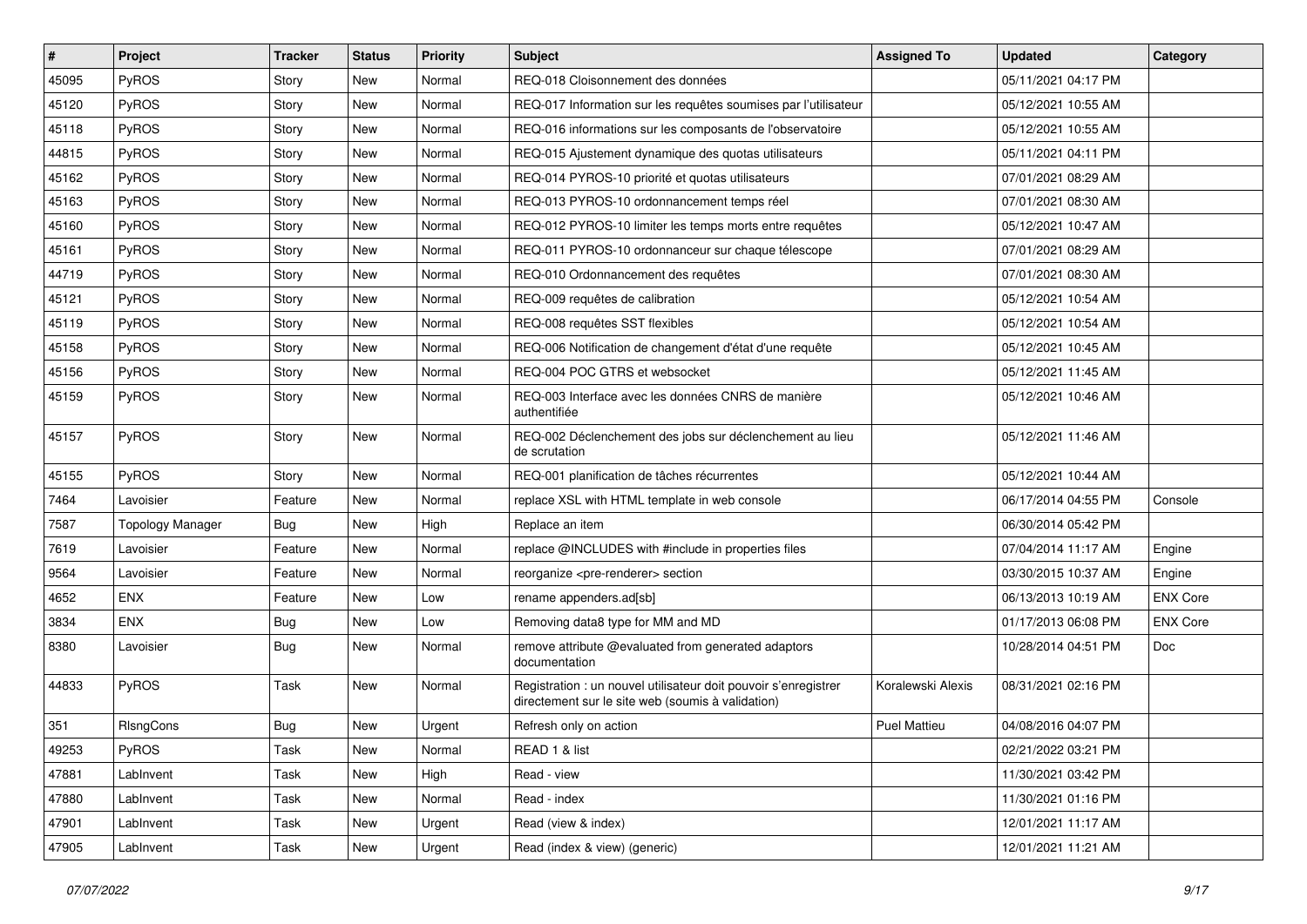| $\sharp$ | <b>Project</b>          | <b>Tracker</b> | <b>Status</b> | <b>Priority</b> | <b>Subject</b>                                                                               | <b>Assigned To</b>     | <b>Updated</b>      | Category                      |
|----------|-------------------------|----------------|---------------|-----------------|----------------------------------------------------------------------------------------------|------------------------|---------------------|-------------------------------|
| 47937    | LabInvent               | Task           | New           | High            | Read (index & view) (generic ?)                                                              |                        | 11/30/2021 03:48 PM |                               |
| 44899    | PyROS                   | Task           | New           | Normal          | Read (from PLC and sensors) OUTSIDE environmental data<br>(weather) for instruments security |                        | 12/14/2021 04:54 PM |                               |
| 44900    | PyROS                   | Task           | New           | Normal          | Read (from PLC and sensors) INSIDE environmental data<br>(doors, lights) for human safety    |                        | 12/15/2021 07:33 AM |                               |
| 7380     | <b>CLASS</b>            | Feature        | New           | High            | ReactorFacility                                                                              | <b>LENIAU Baptiste</b> | 06/11/2014 11:06 AM |                               |
| 5376     | <b>CLASS</b>            | Feature        | New           | Low             | Reactor batch creation                                                                       |                        | 10/21/2013 03:14 PM |                               |
| 9562     | Lavoisier               | Feature        | New           | Normal          | re-implement <pre-renderers> in streaming mode</pre-renderers>                               |                        | 03/30/2015 10:32 AM | Engine                        |
| 47443    | PyROS                   | Task           | New           | Normal          | RAPPORT DES TESTS & VALIDATIONS (application du plan<br>de test)                             |                        | 10/11/2021 11:31 AM |                               |
| 47903    | LabInvent               | Task           | New           | Urgent          | Rappels automatiques pour les suivis récurrents (périodiques)                                |                        | 12/01/2021 11:17 AM |                               |
| 45756    | PyROS                   | Task           | New           | Normal          | QUOTA & PRIO - Gestion du quota et de la priorité                                            |                        | 10/11/2021 10:35 AM |                               |
| 2644     | <b>ENX</b>              | Feature        | New           | Low             | Que faire en cas de multiple connexion sans quit                                             |                        | 01/22/2013 05:04 PM | <b>ENX Core</b>               |
| 8995     | SphereLib               | Bug            | New           | High            | python2.7-config                                                                             |                        | 01/28/2015 04:21 PM |                               |
| 1003     | SphereLib               | Bug            | New           | Normal          | ps detection                                                                                 |                        | 10/15/2010 01:51 PM |                               |
| 7483     | <b>Topology Manager</b> | Feature        | New           | Normal          | Protect modification                                                                         |                        | 06/19/2014 02:27 PM | <b>GUI</b>                    |
| 16627    | CC-IN2P3                | <b>Bug</b>     | New           | Urgent          | prise cassée bureau 311 b                                                                    |                        | 01/12/2017 02:27 PM |                               |
| 2118     | LC <sub>2</sub>         | Feature        | New           | Low             | Prepare the Command Line Interface of validator to parse<br>rdRam                            | Lafage Vincent         | 10/20/2011 04:20 PM |                               |
| 26766    | Lavoisier               | Bug            | New           | Low             | prefix-namespace mapping is moved to the wrong node                                          | Reynaud Sylvain        | 01/03/2018 05:32 PM | <b>XML Template</b><br>Engine |
| 5329     | <b>CLASS</b>            | Feature        | New           | Low             | Power density                                                                                |                        | 10/14/2013 05:58 PM |                               |
| 45041    | PyROS                   | Task           | New           | Normal          | Pouvoir télécharger zip ou faire clone depuis gitlab sans se<br>connecter                    | <b>Pallier Etienne</b> | 05/06/2021 04:05 PM |                               |
| 33857    | Lavoisier               | Bug            | New           | Normal          | post-processors namespace mapping must be defined in view                                    |                        | 06/18/2018 01:29 PM | Engine                        |
| 388      | TReqS                   | Feature        | New           | High            | Possibilités d'interactions avec le serveur TReqS                                            |                        | 03/24/2015 04:06 PM |                               |
| 44972    | PyROS                   | Task           | New           | Normal          | Planning triggers - each time the context is changed                                         |                        | 05/03/2021 12:06 PM |                               |
| 47442    | PyROS                   | Task           | New           | Normal          | PLAN DE TESTS ET DE VALIDATIONS                                                              |                        | 10/11/2021 11:33 AM |                               |
| 47438    | PyROS                   | Task           | <b>New</b>    | Normal          | PK5 (2023-06) - Doc LIVRABLES (et Présentations)                                             |                        | 10/11/2021 11:26 AM |                               |
| 47436    | PyROS                   | Task           | <b>New</b>    | Normal          | PK4 (2023-02) - Doc LIVRABLES (et Présentations)                                             |                        | 10/11/2021 11:23 AM |                               |
| 47432    | PyROS                   | Task           | New           | Normal          | PK3 (2023-01) - Doc LIVRABLES (et Présentations)                                             |                        | 10/11/2021 11:20 AM |                               |
| 47428    | PyROS                   | Task           | New           | Normal          | PK2 (2022-06) - Présentations + RA + Doc LIVRABLES                                           |                        | 01/31/2022 11:34 AM |                               |
| 45790    | PyROS                   | Task           | New           | Normal          | PK1 (2022-01) - Présentations + RA + Doc LIVRABLES                                           |                        | 01/31/2022 11:33 AM |                               |
| 45047    | PyROS                   | Task           | New           | Normal          | Piloter le telescope en mode manuel depuis le Dashboard                                      | Pallier Etienne        | 12/14/2021 12:34 PM |                               |
| 9528     | <b>IGOSat</b>           | Task           | New           | Normal          | phases projet                                                                                |                        | 03/24/2015 03:58 PM |                               |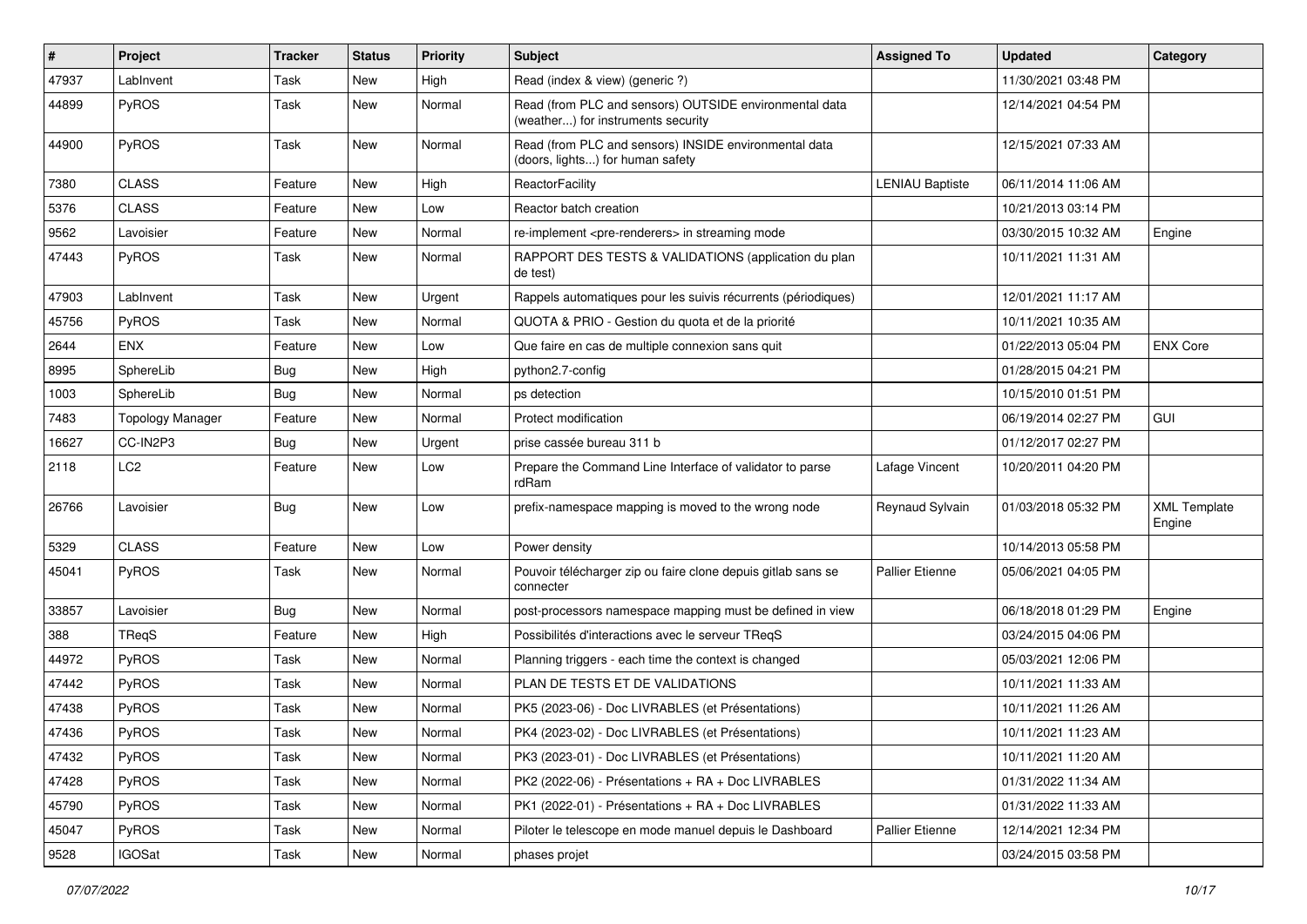| $\sharp$ | <b>Project</b>          | <b>Tracker</b> | <b>Status</b> | <b>Priority</b> | <b>Subject</b>                                                                                                                             | <b>Assigned To</b>   | <b>Updated</b>      | Category                         |
|----------|-------------------------|----------------|---------------|-----------------|--------------------------------------------------------------------------------------------------------------------------------------------|----------------------|---------------------|----------------------------------|
| 12978    | <b>PEM</b>              | Bug            | New           | Low             | pem-sync pull                                                                                                                              |                      | 03/24/2016 05:11 PM |                                  |
| 12962    | <b>PEM</b>              | <b>Bug</b>     | New           | Normal          | pem-sync list ???                                                                                                                          |                      | 03/24/2016 09:05 AM |                                  |
| 12974    | <b>PEM</b>              | Feature        | New           | Normal          | pem-sync cp_pem                                                                                                                            |                      | 03/24/2016 04:52 PM |                                  |
| 12976    | <b>PEM</b>              | Feature        | New           | Low             | pem-sync co_pem                                                                                                                            |                      | 03/24/2016 05:00 PM |                                  |
| 12975    | <b>PEM</b>              | Feature        | <b>New</b>    | Normal          | pem-sync co_pem                                                                                                                            |                      | 03/24/2016 04:54 PM |                                  |
| 12961    | <b>PEM</b>              | Feature        | New           | Normal          | PEM version                                                                                                                                |                      | 03/24/2016 09:03 AM |                                  |
| 7046     | <b>Topology Manager</b> | Bug            | <b>New</b>    | Normal          | password hardcoded                                                                                                                         | Legay Eric           | 05/06/2014 09:54 AM | Core TM                          |
| 47922    | LabInvent               | Task           | New           | Immediate       | Passer directement à v3.LAST (3.10.1)                                                                                                      |                      | 12/02/2021 04:45 PM |                                  |
| 47884    | LabInvent               | Task           | New           | High            | partitionnement par Site (besoin IP2I/LMA)                                                                                                 |                      | 11/30/2021 03:43 PM |                                  |
| 754      | SphereLib               | Feature        | <b>New</b>    | Normal          | Parallélisation de la routine apodize_mask                                                                                                 |                      | 06/14/2010 04:33 PM |                                  |
| 755      | SphereLib               | Feature        | New           | Normal          | Parallélisation de cat2mask                                                                                                                |                      | 06/14/2010 04:34 PM |                                  |
| 47437    | PyROS                   | Task           | <b>New</b>    | Normal          | PA4.1 (2023-05) - Présentations et Rapport Avancement                                                                                      |                      | 10/11/2021 11:25 AM |                                  |
| 47435    | PyROS                   | Task           | New           | Normal          | PA3.2 (2023-02) - Présentations et Rapport Avancement                                                                                      |                      | 10/11/2021 11:22 AM |                                  |
| 47433    | PyROS                   | Task           | New           | Normal          | PA3.1 (2023-01) - Présentations et Rapport Avancement                                                                                      |                      | 10/11/2021 11:22 AM |                                  |
| 47431    | PyROS                   | Task           | <b>New</b>    | Normal          | PA2.2 (2022-10) - Présentations et Rapport Avancement                                                                                      |                      | 10/11/2021 11:19 AM |                                  |
| 47430    | PyROS                   | Task           | <b>New</b>    | Normal          | PA2.1 (2022-08) - Présentations et Rapport Avancement                                                                                      |                      | 10/11/2021 11:18 AM |                                  |
| 45791    | PyROS                   | Task           | New           | Normal          | PA1.1 (2022-03) - Présentations et Rapport Avancement                                                                                      |                      | 10/11/2021 11:14 AM |                                  |
| 47439    | PyROS                   | Task           | New           | Normal          | PA et PK CNES                                                                                                                              |                      | 01/31/2022 11:29 AM |                                  |
| 174      | Oval                    | Feature        | New           | High            | oval run -o                                                                                                                                | <b>Chamont David</b> | 10/02/2009 02:47 PM | Run command                      |
| 923      | Oval                    | Feature        | New           | Normal          | oval reset                                                                                                                                 | <b>Chamont David</b> | 09/20/2010 05:16 PM | Other                            |
| 1083     | Oval                    | Bug            | New           | Immediate       | oval log -gui                                                                                                                              |                      | 11/16/2010 11:45 AM | <b>Command Line</b><br>Interface |
| 517      | TRegS                   | Feature        | New           | Normal          | Outils d'administation pour Treqs                                                                                                          |                      | 03/24/2015 04:29 PM |                                  |
| 3043     | APCScheduler            | Feature        | New           | Low             | option submit                                                                                                                              | Colley Jean-Marc     | 03/10/2016 12:43 PM |                                  |
| 44918    | PyROS                   | Task           | New           | Normal          | Optimiser : Agir sur le système en fonction des conditions<br>d'observation pour n'observer que quand la qualité du ciel est<br>suffisante |                      | 06/28/2022 09:58 PM |                                  |
| 44897    | PyROS                   | Task           | New           | Normal          | On peut voir la fiche détaillée d'un SP                                                                                                    |                      | 06/16/2021 11:29 AM |                                  |
| 44896    | PyROS                   | Task           | New           | Normal          | On peut consulter la liste des SP                                                                                                          |                      | 06/18/2021 03:17 PM |                                  |
| 7073     | <b>Topology Manager</b> | <b>Bug</b>     | New           | Normal          | Off on GTS tree                                                                                                                            |                      | 05/07/2014 04:55 PM | Core TM                          |
| 8379     | Lavoisier               | <b>Bug</b>     | New           | Normal          | NullPointerException at startup                                                                                                            |                      | 10/28/2014 04:49 PM |                                  |
| 27570    | Lavoisier               | Feature        | New           | Normal          | Notified Trigger should bypass attribute @ignore-during                                                                                    |                      | 02/02/2018 03:05 PM | Engine                           |
| 47886    | LabInvent               | Task           | New           | Urgent          | Notifications                                                                                                                              |                      | 11/30/2021 03:45 PM |                                  |
| 10871    | CLASS                   | Feature        | New           | Normal          | Nominal Power                                                                                                                              |                      | 09/10/2015 05:27 PM |                                  |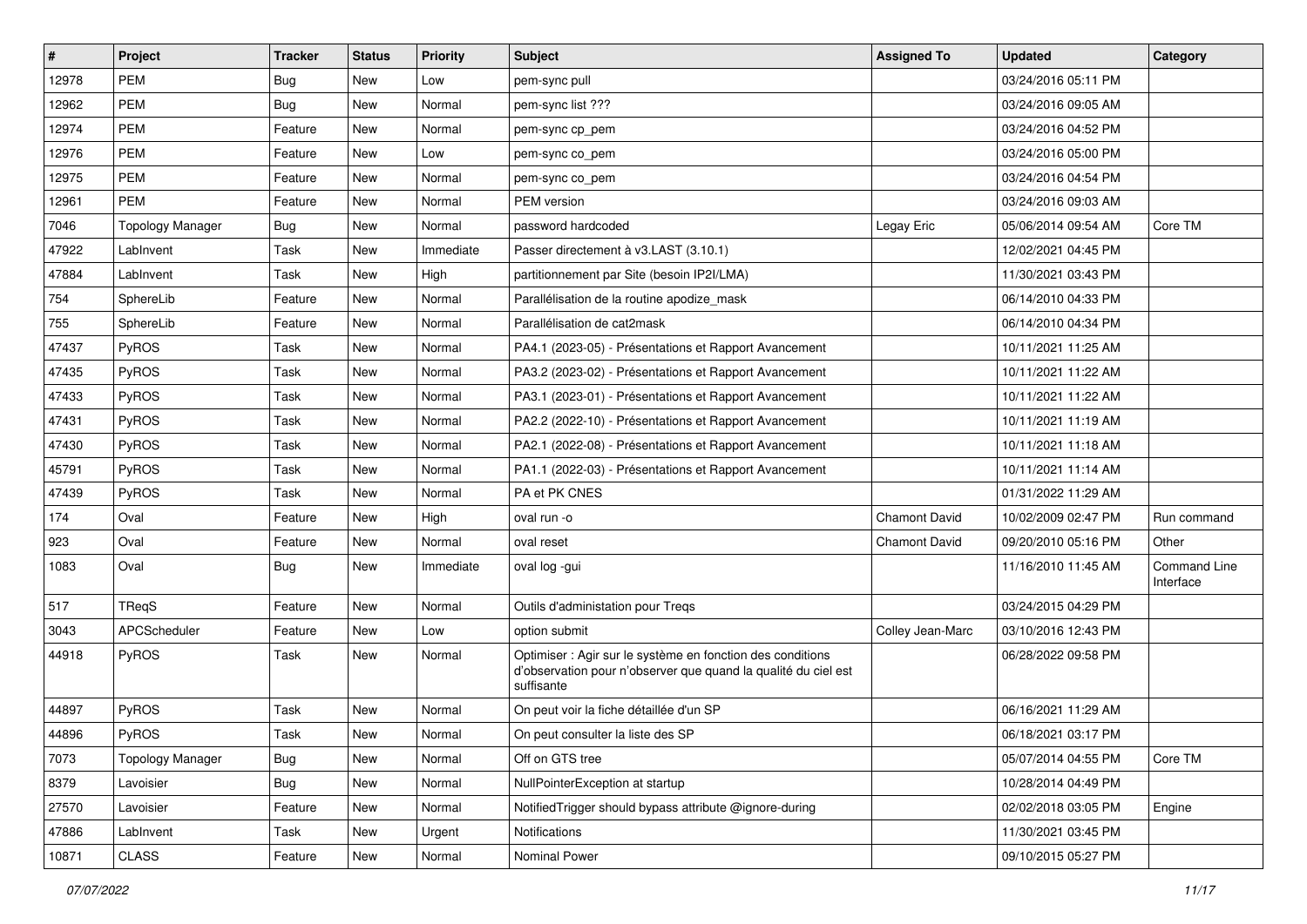| #     | Project                              | <b>Tracker</b> | <b>Status</b> | <b>Priority</b> | <b>Subject</b>                                                                                                                                  | <b>Assigned To</b>                 | <b>Updated</b>      | Category                         |
|-------|--------------------------------------|----------------|---------------|-----------------|-------------------------------------------------------------------------------------------------------------------------------------------------|------------------------------------|---------------------|----------------------------------|
| 1082  | Oval                                 | Bug            | New           | Low             | NO DIFF                                                                                                                                         |                                    | 11/16/2010 11:44 AM | <b>Command Line</b><br>Interface |
| 35044 | operations-portal-users              | Feature        | New           | Normal          | New ROD dashboard                                                                                                                               |                                    | 09/20/2018 10:42 AM | Dashboard                        |
| 45040 | PyROS                                | Task           | New           | High            | NEW Agent v2 basé sur new config yaml (base pour F09)                                                                                           | <b>Pallier Etienne</b>             | 01/29/2022 01:04 AM |                                  |
| 9790  | <b>CLASS</b>                         | Feature        | <b>New</b>    | High            | neutron & γ Spectrum calculation                                                                                                                |                                    | 04/29/2015 12:15 PM |                                  |
| 49885 | PyROS                                | Task           | New           | Normal          | Network                                                                                                                                         |                                    | 03/16/2022 04:46 PM |                                  |
| 4788  | RENOIR chat                          | Task           | New           | Low             | Nemo3 / SuperNemo experiments                                                                                                                   |                                    | 07/09/2013 06:26 PM |                                  |
| 7490  | <b>Topology Manager</b>              | Bug            | New           | Normal          | Needed libp42.so.1                                                                                                                              |                                    | 06/19/2014 11:15 PM | Core TM                          |
| 35692 | Lavoisier                            | Bug            | New           | Normal          | namespace not removed for a given use-case                                                                                                      |                                    | 11/27/2018 05:35 PM |                                  |
| 27459 | Lavoisier                            | Bug            | New           | Normal          | namespace disappear when root node is renamed                                                                                                   | Reynaud Sylvain                    | 01/31/2018 02:44 PM | <b>XML Template</b><br>Engine    |
| 5527  | <b>ENX</b>                           | Feature        | New           | Low             | Named register list                                                                                                                             |                                    | 11/18/2013 05:30 PM | <b>Drivers</b>                   |
| 656   | <b>ENX</b>                           | Feature        | New           | Low             | named register                                                                                                                                  |                                    | 01/30/2013 03:59 PM | <b>ENX Core</b>                  |
| 10227 | <b>CLASS</b>                         | Feature        | New           | Immediate       | <b>MURE GUI</b>                                                                                                                                 | MOUGINOT Baptiste                  | 06/23/2015 01:36 PM |                                  |
| 10065 | <b>CLASS</b>                         | Support        | New           | Normal          | Multi-Threading in CLASS                                                                                                                        |                                    | 06/05/2015 11:30 AM |                                  |
| 9787  | <b>CLASS</b>                         | Feature        | New           | Normal          | Multi Stream in FabricationPlant/EQM                                                                                                            |                                    | 04/29/2015 12:10 PM |                                  |
| 9788  | <b>CLASS</b>                         | Feature        | New           | Normal          | Multi Stream in FabricationPlant                                                                                                                |                                    | 04/29/2015 12:10 PM |                                  |
| 9789  | <b>CLASS</b>                         | Feature        | New           | Normal          | Multi Stream in EQM                                                                                                                             |                                    | 04/29/2015 12:12 PM |                                  |
| 9548  | TReqS                                | Task           | New           | Normal          | Move doc from git project to elsewhere                                                                                                          | <b>Brinette</b><br>Pierre-Emmanuel | 03/27/2015 09:59 AM | Dev. and build<br>settings       |
| 44990 | PyROS                                | Task           | New           | Normal          | Monitoring: Check & log continuously Telescope and<br>instruments status, and make a general synthesis                                          |                                    | 05/04/2021 12:30 PM |                                  |
| 44998 | PyROS                                | Task           | New           | Normal          | Monitoring: Check & log continuously instrument (or telescope)<br>status                                                                        |                                    | 12/14/2021 12:33 PM |                                  |
| 42    | <b>ENX</b>                           | Feature        | New           | Urgent          | Module ID Handler                                                                                                                               |                                    | 06/05/2013 02:27 PM | <b>ENX Core</b>                  |
| 48758 | LabInvent                            | Task           | New           | Immediate       | Modifs demandées par C. Feugeade le 18/1/22                                                                                                     | <b>Pallier Etienne</b>             | 01/19/2022 04:22 PM |                                  |
| 7486  | <b>Topology Manager</b>              | Feature        | New           | Normal          | Modification of information                                                                                                                     |                                    | 06/19/2014 02:41 PM | GUI                              |
| 47873 | LabInvent                            | Task           | New           | Normal          | Model (Entity & Table)                                                                                                                          |                                    | 12/01/2021 09:37 AM |                                  |
| 767   | SphereLib                            | Task           | New           | Normal          | Mise au propre des include de la lib                                                                                                            |                                    | 06/16/2010 11:36 AM |                                  |
| 44329 | PyROS                                | Task           | New           | High            | Migration gitlab sur IN2P3                                                                                                                      |                                    | 12/14/2021 12:08 PM |                                  |
| 44867 | PyROS                                | Task           | New           | High            | Mettre les TASKS dans la version v0.1 prévue pour juin, dans<br>doc-specs et dans redmine (puis planifier aussi les autres<br>versions futures) | <b>Pallier Etienne</b>             | 05/06/2021 06:19 PM |                                  |
| 5688  | Electronic Control and<br>Monitoring | Task           | New           | Low             | Mercurialiser configuration files                                                                                                               | Legay Eric                         | 12/19/2013 09:59 AM |                                  |
| 47444 | PyROS                                | Task           | New           | Normal          | MANUELS UTILISATION, INSTALLATION, ET MAINTENANCE                                                                                               |                                    | 10/11/2021 11:31 AM |                                  |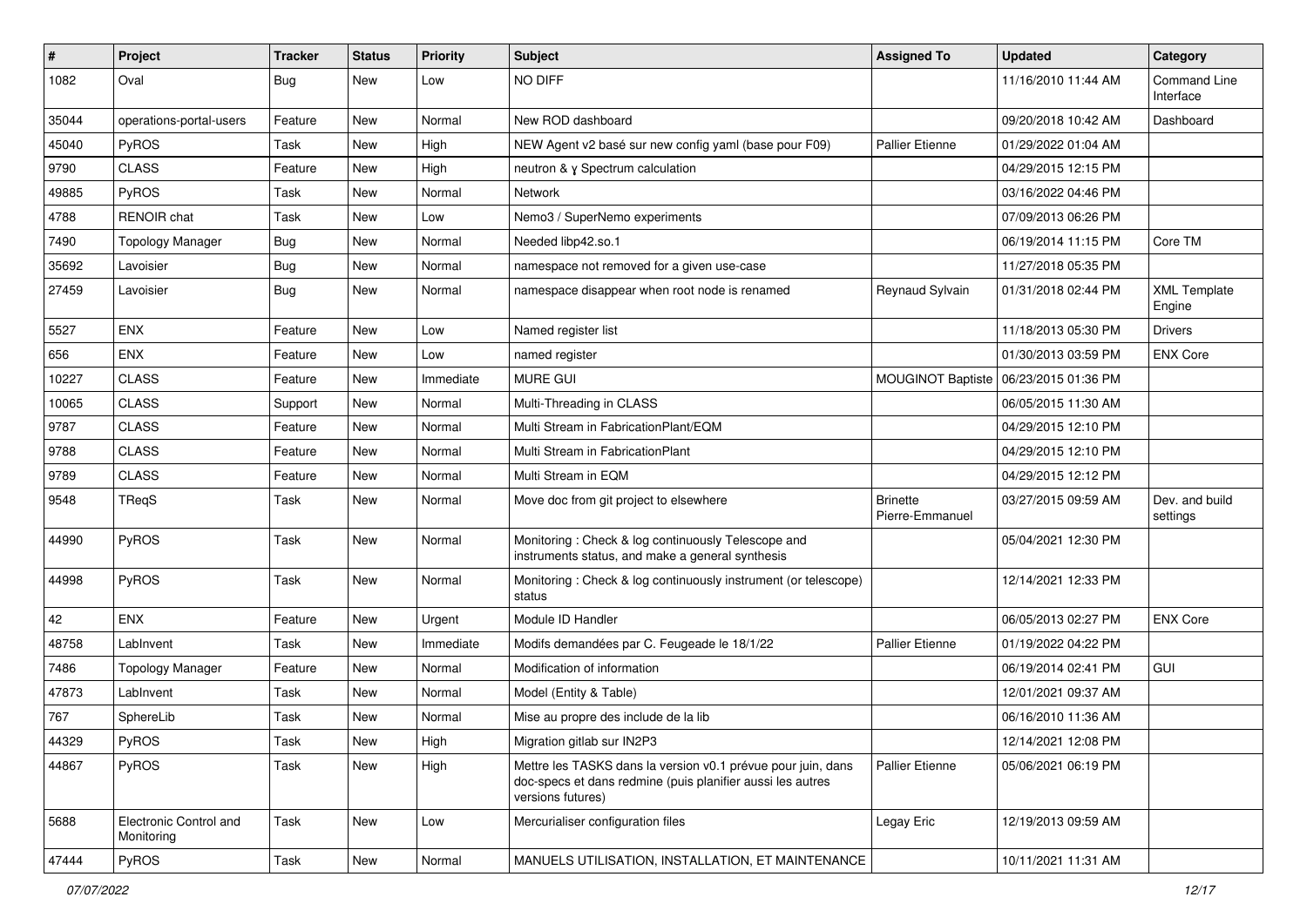| #     | Project                 | <b>Tracker</b> | <b>Status</b> | <b>Priority</b> | Subject                                                                                                                                              | <b>Assigned To</b>     | <b>Updated</b>      | Category        |
|-------|-------------------------|----------------|---------------|-----------------|------------------------------------------------------------------------------------------------------------------------------------------------------|------------------------|---------------------|-----------------|
| 45046 | PyROS                   | Task           | New           | Normal          | Manual mode                                                                                                                                          |                        | 12/14/2021 12:34 PM |                 |
| 5447  | <b>ENX</b>              | <b>Bug</b>     | New           | Low             | make distclean - DCOD                                                                                                                                | Legay Eric             | 11/13/2013 04:05 PM | <b>ENX Core</b> |
| 45004 | PyROS                   | Task           | New           | High            | MAIN CONFIG FILE - Décrire dans un fichier texte la<br>configuration complète d'une UNIT (monture) et tous ses<br>composants et instruments associés |                        | 01/29/2022 01:25 AM |                 |
| 31881 | Narval Standalone       | Feature        | <b>New</b>    | Normal          | Logs de l'instance                                                                                                                                   | Théo Le Guen           | 04/24/2018 03:59 PM |                 |
| 8217  | Lavoisier               | Bug            | <b>New</b>    | Normal          | Logo demo view seems broken                                                                                                                          |                        | 10/13/2014 02:06 PM |                 |
| 9534  | Pipelet                 | Feature        | New           | Normal          | logging of stdout and stderr                                                                                                                         |                        | 03/25/2015 02:31 PM |                 |
| 1337  | Pipelet                 | Task           | New           | Normal          | logged_subprocess improvement                                                                                                                        |                        | 03/08/2011 09:07 PM |                 |
| 51514 | PyROS                   | Task           | New           | Normal          | <b>LOG</b>                                                                                                                                           |                        | 06/29/2022 07:37 AM |                 |
| 8262  | Pipelet                 | Feature        | New           | Normal          | LocalRepository: recursive search of segment source script                                                                                           |                        | 10/19/2014 05:13 PM |                 |
| 47440 | PyROS                   | Task           | New           | Normal          | <b>LIVRABLES</b>                                                                                                                                     |                        | 10/11/2021 11:29 AM |                 |
| 87    | RIsngCons               | Feature        | <b>New</b>    | Low             | Limiter la taille du cache                                                                                                                           |                        | 03/30/2009 03:32 PM |                 |
| 47934 | LabInvent               | Task           | New           | High            | LIFECYCLE (Status): CREATED => (TBO) => VALIDATED =><br>$TBA \Rightarrow ARCHIVED$                                                                   |                        | 11/30/2021 03:43 PM |                 |
| 44362 | PyROS                   | Task           | New           | High            | Lier commits à tasks (commit auto close tasks)                                                                                                       | <b>Pallier Etienne</b> | 03/29/2021 03:49 PM |                 |
| 44366 | PyROS                   | Task           | New           | Normal          | Licence (GPL)                                                                                                                                        | <b>Pallier Etienne</b> | 04/29/2021 10:50 AM |                 |
| 8240  | Lavoisier               | Feature        | New           | Normal          | LDAPConnector/LDIFSerializer should generate data in DSML<br>format                                                                                  |                        | 10/15/2014 06:02 PM | <b>Adaptors</b> |
| 5719  | <b>Topology Manager</b> | Feature        | New           | Low             | Launching server easily                                                                                                                              | Dosme Nicolas          | 01/09/2014 03:53 PM | Core TM         |
| 48285 | PyROS                   | Task           | New           | Normal          | Lancement auto et gestion du DeviceController associé                                                                                                |                        | 12/14/2021 12:22 PM |                 |
| 48284 | PyROS                   | Task           | New           | Normal          | Lancement auto et gestion des Components associés (qui sont<br>aussi des DeviceController)                                                           |                        | 12/14/2021 12:20 PM |                 |
| 5198  | RENOIR chat             | Task           | New           | Low             | Laboratory for visual learning (LVL)                                                                                                                 | Zoubian Julien         | 10/03/2013 12:56 AM |                 |
| 5201  | <b>RENOIR</b> chat      | Task           | New           | Low             | Julia: a fast dynamic language for technical computing                                                                                               | Zoubian Julien         | 10/03/2013 02:40 AM |                 |
| 48784 | <b>XLDP</b>             | Bug            | New           | Normal          | Jobs en erreurs depuis le 19/01 19h30                                                                                                                |                        | 01/20/2022 10:12 AM |                 |
| 5199  | RENOIR chat             | Task           | <b>New</b>    | Low             | lpython notebook                                                                                                                                     | Zoubian Julien         | 10/03/2013 12:59 AM |                 |
| 959   | SphereLib               | Feature        | New           | Low             | intégrer ginp                                                                                                                                        |                        | 10/06/2010 11:30 AM |                 |
| 47402 | PyROS                   | Task           | New           | Normal          | <b>INTEGRATION TESTS - FEATURES integration tests with each</b><br>other                                                                             |                        | 10/11/2021 10:07 AM |                 |
| 49137 | <b>PyROS</b>            | Task           | New           | Normal          | Integration Guitastro lib                                                                                                                            | Klotz Alain            | 02/02/2022 03:27 PM |                 |
| 48223 | LabInvent               | Task           | New           | Normal          | instance perso (docker)                                                                                                                              |                        | 12/13/2021 11:08 AM |                 |
| 47926 | LabInvent               | Task           | New           | High            | Instance DEMO docker - à installer sur hyp2 puis sur VM pweb3                                                                                        |                        | 12/13/2021 11:07 AM |                 |
| 500   | TReqS                   | Feature        | New           | Low             | Injecter les information d'opération vers COLLOS                                                                                                     |                        | 03/24/2015 04:29 PM |                 |
| 45340 | PyROS                   | Task           | New           | Normal          | <b>INITIAL DATA (fixtures)</b>                                                                                                                       | Koralewski Alexis      | 12/14/2021 12:09 PM |                 |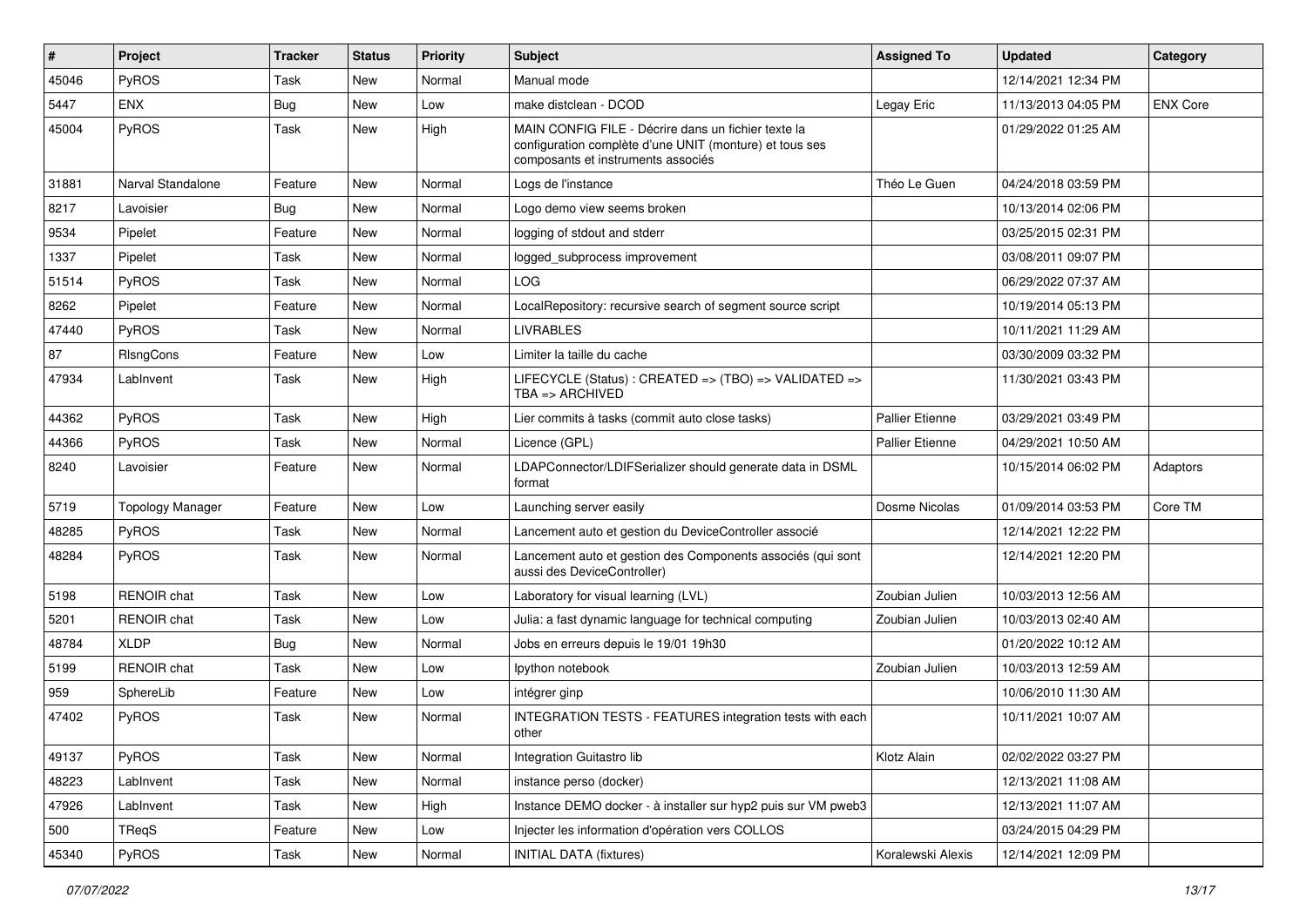| #     | Project                  | <b>Tracker</b> | <b>Status</b> | <b>Priority</b> | Subject                                                                                     | <b>Assigned To</b>                 | <b>Updated</b>      | Category                      |
|-------|--------------------------|----------------|---------------|-----------------|---------------------------------------------------------------------------------------------|------------------------------------|---------------------|-------------------------------|
| 10315 | Lavoisier                | Feature        | New           | Normal          | Index size of IndexedFileCache plugin is limited by the max<br>number of inodes             |                                    | 07/07/2015 10:12 AM | Adaptors                      |
| 47942 | LabInvent                | Task           | <b>New</b>    | High            | index (generic)                                                                             |                                    | 11/30/2021 03:48 PM |                               |
| 47914 | LabInvent                | Task           | New           | High            | index (generic)                                                                             |                                    | 11/30/2021 03:50 PM |                               |
| 13262 | C <sub>3F2</sub>         | Bug            | New           | Normal          | improve management of Lomon parameters to explain non<br>convergence                        |                                    | 05/02/2016 10:04 AM |                               |
| 9467  | Lavoisier                | Feature        | New           | Normal          | improve flexibility of JSONRenderer                                                         |                                    | 03/16/2015 01:54 PM | Adaptors                      |
| 8241  | Lavoisier                | Feature        | New           | Normal          | improve dropdown list of view "form"                                                        |                                    | 10/15/2014 06:05 PM | Engine                        |
| 11484 | Lavoisier                | Feature        | New           | Low             | improve command "lavoisier-upgrade.sh"                                                      |                                    | 04/10/2018 11:06 AM |                               |
| 2109  | LPC Service Informatique | Support        | New           | Low             | imprimantes                                                                                 | Jammes Fabrice                     | 10/19/2011 10:12 AM |                               |
| 742   | SphereLib                | Task           | New           | Normal          | Import des binaires fits                                                                    | Le Jeune Maude                     | 06/09/2010 07:24 PM |                               |
| 45051 | PyROS                    | Task           | New           | Normal          | Implémenter le protocole Indi avec une classe<br><b>DeviceControllerIndi</b>                |                                    | 05/06/2021 05:05 PM |                               |
| 26907 | Lavoisier                | Feature        | New           | Normal          | implement XPath function format-number()                                                    |                                    | 01/10/2018 03:18 PM | <b>XML Template</b><br>Engine |
| 8405  | Lavoisier                | Feature        | New           | Normal          | implement XPath function choose_not_null(arg1, arg2)                                        |                                    | 10/30/2014 02:21 PM | Engine                        |
| 4934  | Lavoisier                | Feature        | New           | Low             | implement some additional cache adaptors                                                    |                                    | 02/07/2014 04:59 PM | Adaptors                      |
| 4937  | <b>DCOD</b>              | Feature        | New           | Low             | Implement Hobbit/Zabbix scripts                                                             | Grave Xavier                       | 08/27/2013 11:19 AM |                               |
| 5008  | Lavoisier                | Feature        | New           | Low             | <b>ICalSerializer</b>                                                                       |                                    | 01/21/2014 06:01 PM | Adaptors                      |
| 5009  | Lavoisier                | Feature        | New           | Low             | <b>ICalRenderer</b>                                                                         |                                    | 01/21/2014 06:02 PM | Adaptors                      |
| 9491  | JEM-EUSO                 | Support        | New           | Normal          | I need to access also to AWG Euso balloon documents                                         |                                    | 03/18/2015 03:36 PM |                               |
| 9558  | TReqS                    | <b>Bug</b>     | New           | Normal          | hpss_cache                                                                                  | <b>Brinette</b><br>Pierre-Emmanuel | 04/14/2015 04:15 PM |                               |
| 631   | ftsmonitor               | Feature        | New           | Low             | History of a DN access                                                                      |                                    | 10/22/2010 10:10 AM |                               |
| 47403 | PyROS                    | Task           | New           | Normal          | HIGH LEVEL FUNCTION TESTS - Transversal functionalities<br>TESTs involving several features |                                    | 10/11/2021 10:08 AM |                               |
| 45048 | PyROS                    | Task           | New           | Normal          | HARDWARE DEVICES definition, test, config, management                                       |                                    | 10/08/2021 05:51 PM |                               |
| 49887 | PyROS                    | Task           | New           | Normal          | Hardware                                                                                    |                                    | 03/16/2022 04:47 PM |                               |
| 5684  | <b>AGATA DAO</b>         | Support        | New           | High            | Hard drive of anode                                                                         | Aubert Yann                        | 01/06/2014 09:24 AM |                               |
| 49876 | PyROS                    | Task           | New           | Normal          | Guitastro integration                                                                       |                                    | 03/16/2022 07:28 AM |                               |
| 7385  | <b>CLASS</b>             | Feature        | New           | High            | <b>GUI devellopment</b>                                                                     | <b>LENIAU Baptiste</b>             | 04/29/2015 12:15 PM |                               |
| 49890 | PyROS                    | Task           | New           | Normal          | Global Start & Stop (safe)                                                                  |                                    | 03/16/2022 04:52 PM |                               |
| 35    | Oval                     | Feature        | New           | Normal          | Give less importance to the build step                                                      | Chamont David                      | 02/16/2009 07:41 PM | Documentation                 |
| 748   | Pipelet                  | Feature        | New           | Low             | Git and CVS repositories                                                                    | Le Jeune Maude                     | 03/11/2011 11:41 AM |                               |
| 49136 | PyROS                    | Task           | New           | Normal          | GF03-INFRA - Logging integration (general logs & agents)                                    |                                    | 06/29/2022 07:25 AM |                               |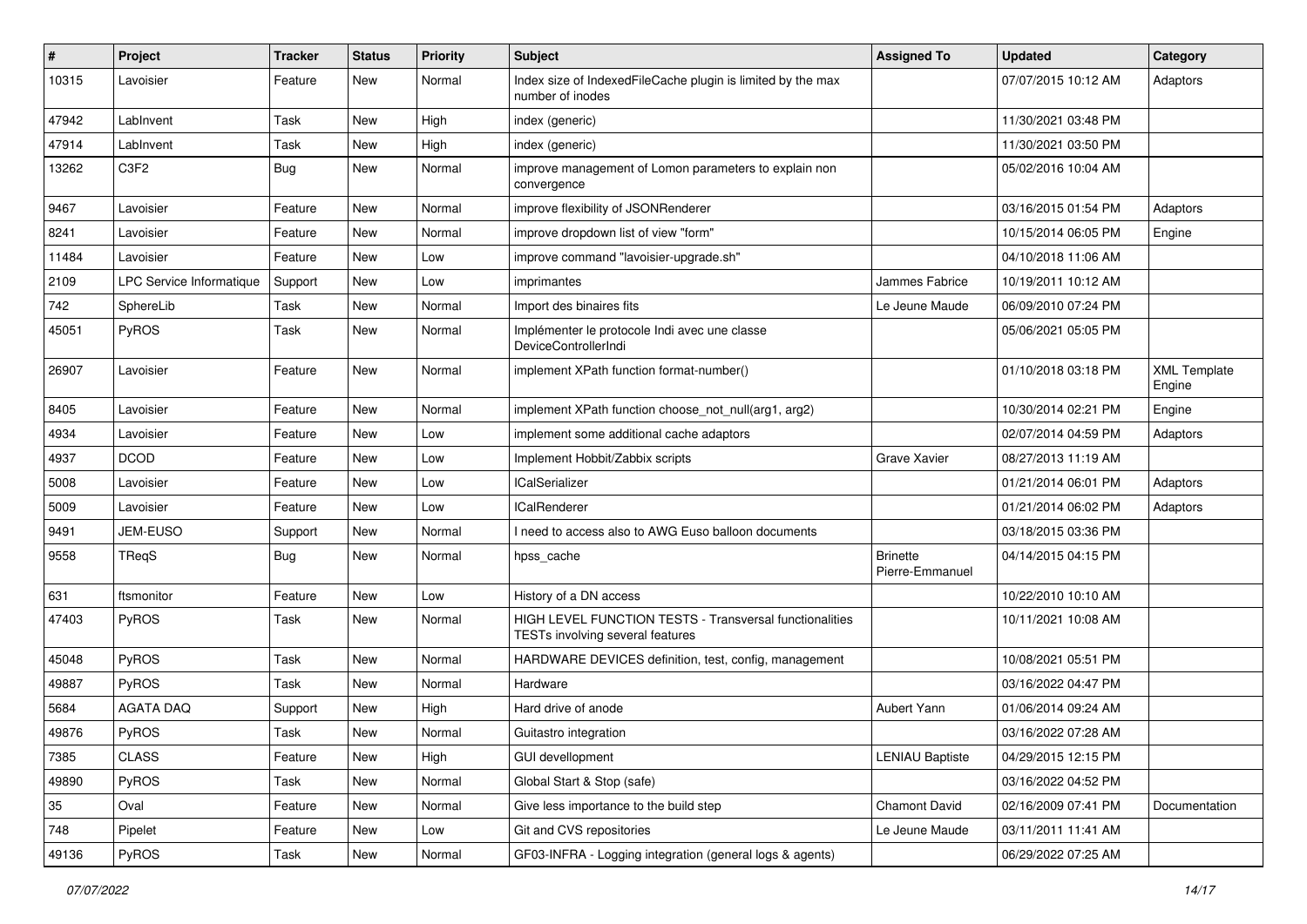| $\vert$ # | Project                 | <b>Tracker</b> | <b>Status</b> | <b>Priority</b> | <b>Subject</b>                                                                                           | <b>Assigned To</b>       | <b>Updated</b>      | Category        |
|-----------|-------------------------|----------------|---------------|-----------------|----------------------------------------------------------------------------------------------------------|--------------------------|---------------------|-----------------|
| 44971     | PyROS                   | Task           | <b>New</b>    | Normal          | Get the list of sequences to be planned                                                                  |                          | 05/03/2021 11:43 AM |                 |
| 44901     | PyROS                   | Task           | New           | Normal          | Get PLC mode changes (off/manu/auto) and alarms (intrusion,<br>e stop), and save them                    |                          | 12/15/2021 07:33 AM |                 |
| 659       | <b>ENX</b>              | Feature        | <b>New</b>    | Normal          | Gestion des arbres DOM                                                                                   |                          | 01/16/2013 11:33 AM | <b>ENX Core</b> |
| 45000     | PyROS                   | Task           | New           | High            | Generic commands grammar description & management                                                        |                          | 05/06/2021 05:05 PM |                 |
| 7736      | <b>Topology Manager</b> | <b>Bug</b>     | New           | High            | Generate electronic config files without GTS                                                             | Legay Eric               | 09/22/2014 05:12 PM | GUI             |
| 48279     | PyROS                   | Task           | New           | Normal          | General LOGGING (fichiers texte, écran en mode debug)                                                    |                          | 03/16/2022 04:45 PM |                 |
| 49120     | PyROS                   | Task           | New           | Normal          | General Design (structure, design, responsive, CSS)                                                      |                          | 06/29/2022 07:18 AM |                 |
| 45552     | PyROS                   | Task           | <b>New</b>    | Normal          | General configuration integration                                                                        |                          | 03/15/2022 11:15 PM |                 |
| 51513     | PyROS                   | Task           | New           | Normal          | General algorithm (ternary mode, status, routine processing,<br>commands processing, exceptions dealing) | <b>Pallier Etienne</b>   | 06/29/2022 07:37 AM |                 |
| 47401     | PyROS                   | Task           | <b>New</b>    | Normal          | FUNCTIONAL TESTS - Each FEATURE functional tests                                                         |                          | 10/11/2021 11:42 AM |                 |
| 7379      | <b>CLASS</b>            | Feature        | New           | Normal          | FrontEnd                                                                                                 | <b>MOUGINOT Baptiste</b> | 06/11/2014 11:05 AM |                 |
| 47883     | LabInvent               | Task           | New           | Normal          | formulaire de recherche multi-critères                                                                   |                          | 11/30/2021 01:30 PM |                 |
| 186       | RIsngCons               | Feature        | <b>New</b>    | Normal          | Flood limit                                                                                              | <b>Puel Mattieu</b>      | 10/07/2009 01:07 PM |                 |
| 7040      | <b>Topology Manager</b> | Bug            | New           | Normal          | Fixing configure                                                                                         |                          | 04/30/2014 03:46 PM | Core TM         |
| 44902     | PyROS                   | Task           | New           | Normal          | Fix raw data                                                                                             |                          | 12/15/2021 07:33 AM |                 |
| 7465      | Lavoisier               | Bug            | New           | Normal          | fix all the relative URL used by the web console                                                         |                          | 06/17/2014 04:57 PM | Console         |
| 49888     | PyROS                   | Task           | New           | Normal          | Firewall                                                                                                 |                          | 03/16/2022 04:48 PM |                 |
| 2076      | LC <sub>2</sub>         | Feature        | New           | Low             | Finer grained report for boot Crocus script                                                              |                          | 10/11/2011 02:18 PM |                 |
| 47877     | LabInvent               | Task           | New           | High            | find (search)                                                                                            |                          | 11/30/2021 03:43 PM |                 |
| 47885     | LabInvent               | Task           | New           | Normal          | filtrage (voir formulaire index)                                                                         |                          | 11/30/2021 01:30 PM |                 |
| 8668      | <b>DCOD</b>             | Feature        | <b>New</b>    | Normal          | filterdiff is missing                                                                                    |                          | 12/05/2014 06:17 PM |                 |
| 7566      | Lavoisier               | <b>Bug</b>     | <b>New</b>    | Low             | fields of view "form" are disabled when they have default value                                          |                          | 06/27/2014 04:53 PM | Console         |
| 44732     | Atrium - IPNO           | Story          | New           | Normal          | Fermeture du projet ?                                                                                    | Poux Veronique           | 04/21/2021 07:56 AM |                 |
| 6062      | <b>CLASS</b>            | <b>Bug</b>     | New           | Normal          | FabricationPLant Parallelisation (in CLASS.cxx)                                                          |                          | 02/10/2014 11:59 AM |                 |
| 47419     | PyROS                   | Task           | New           | Normal          | <b>F16 FUNCTIONAL Tests</b>                                                                              |                          | 10/11/2021 10:11 AM |                 |
| 46790     | PyROS                   | Task           | <b>New</b>    | Normal          | F16 - EXIGENCES satisfaites (+ tests mis à jour)                                                         |                          | 09/14/2021 02:47 PM |                 |
| 47418     | PyROS                   | Task           | New           | Normal          | F15 FUNCTIONAL Tests                                                                                     |                          | 10/11/2021 10:11 AM |                 |
| 46789     | PyROS                   | Task           | New           | Normal          | F15 - EXIGENCES satisfaites (+ tests mis à jour)                                                         |                          | 09/14/2021 02:47 PM |                 |
| 47416     | PyROS                   | Task           | New           | Normal          | F13 FUNCTIONAL Tests                                                                                     |                          | 10/11/2021 10:11 AM |                 |
| 47415     | <b>PyROS</b>            | Task           | New           | Normal          | F12 FUNCTIONAL Tests                                                                                     |                          | 10/11/2021 10:11 AM |                 |
| 47414     | PyROS                   | Task           | New           | Normal          | F11 FUNCTIONAL Tests                                                                                     |                          | 10/11/2021 10:10 AM |                 |
| 47413     | PyROS                   | Task           | New           | Normal          | F10 FUNCTIONAL Tests                                                                                     |                          | 10/11/2021 10:10 AM |                 |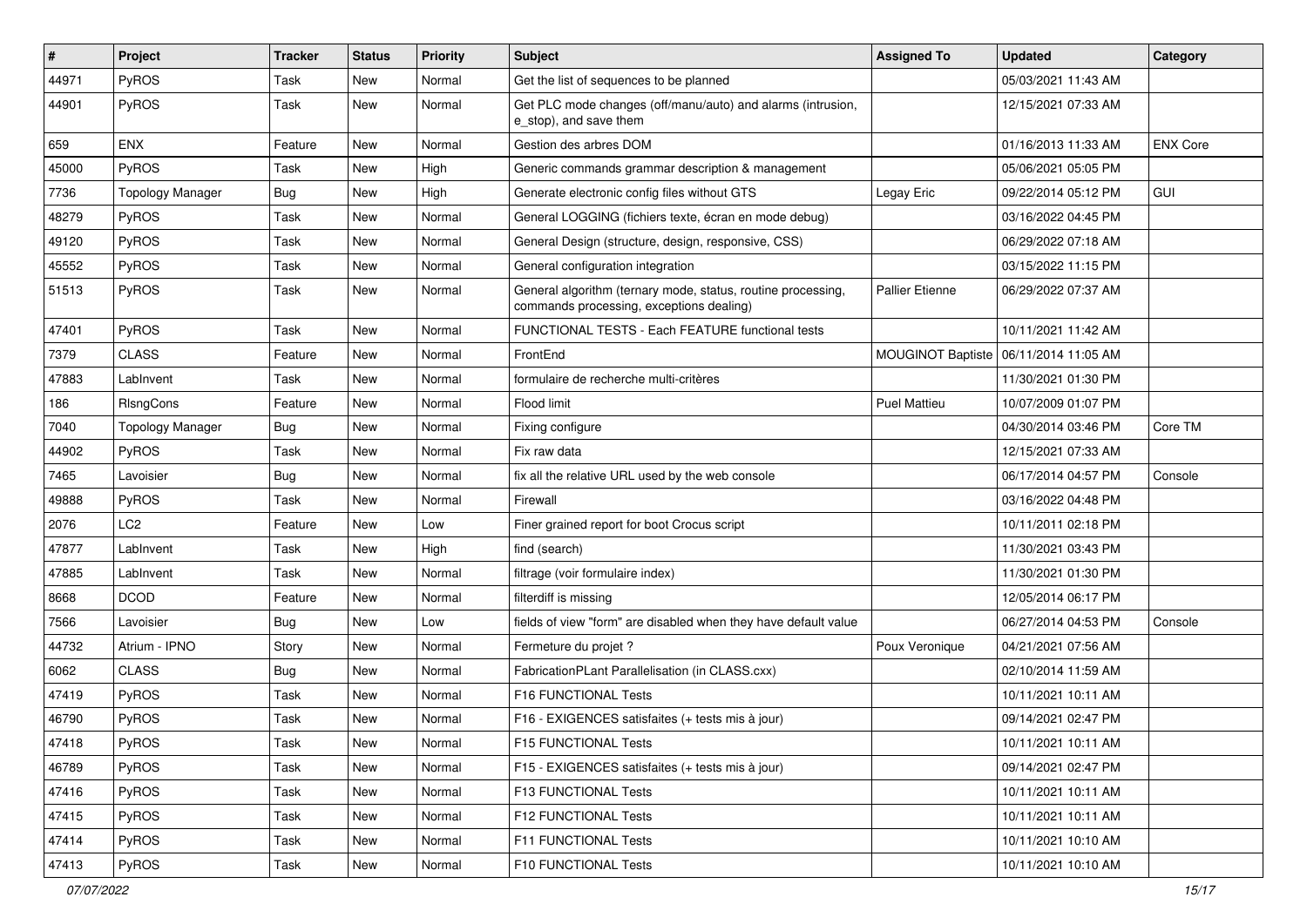| $\pmb{\#}$ | Project          | <b>Tracker</b> | <b>Status</b> | Priority | <b>Subject</b>                                                | <b>Assigned To</b>     | <b>Updated</b>      | Category       |
|------------|------------------|----------------|---------------|----------|---------------------------------------------------------------|------------------------|---------------------|----------------|
| 47411      | PyROS            | Task           | <b>New</b>    | Normal   | <b>F08 FUNCTIONAL Tests</b>                                   |                        | 10/11/2021 10:10 AM |                |
| 46786      | PyROS            | Task           | <b>New</b>    | Normal   | F08 - EXIGENCES satisfaites (+ tests mis à jour)              |                        | 09/14/2021 02:45 PM |                |
| 47410      | <b>PyROS</b>     | Task           | New           | Normal   | <b>F07 FUNCTIONAL Tests</b>                                   |                        | 10/11/2021 10:10 AM |                |
| 46785      | PyROS            | Task           | <b>New</b>    | Normal   | F07 - EXIGENCES satisfaites (+ tests mis à jour)              |                        | 09/14/2021 02:44 PM |                |
| 47409      | PyROS            | Task           | <b>New</b>    | Normal   | <b>F06 FUNCTIONAL Tests</b>                                   |                        | 10/11/2021 10:10 AM |                |
| 46783      | PyROS            | Task           | <b>New</b>    | Normal   | F04 - EXIGENCES satisfaites (+ tests mis à jour)              |                        | 09/14/2021 02:43 PM |                |
| 46782      | PyROS            | Task           | <b>New</b>    | Normal   | F03 - EXIGENCES satisfaites (+ tests mis à jour)              |                        | 09/14/2021 02:43 PM |                |
| 36         | Oval             | Feature        | <b>New</b>    | Low      | Extend tasks with begin/end directory commands                | <b>Chamont David</b>   | 02/16/2009 07:42 PM | Other          |
| 34         | Oval             | Feature        | New           | Normal   | Extend input/output control                                   | <b>Chamont David</b>   | 02/16/2009 07:27 PM | Implementation |
| 5051       | Lavoisier        | Support        | <b>New</b>    | Normal   | Explain cache trigger workflow                                | Lequeux Olivier        | 09/13/2013 10:36 AM | <b>Doc</b>     |
| 44999      | <b>PyROS</b>     | Task           | <b>New</b>    | Normal   | Execution                                                     |                        | 12/14/2021 12:35 PM |                |
| 44991      | PyROS            | Task           | <b>New</b>    | Normal   | Execution                                                     |                        | 05/04/2021 12:30 PM |                |
| 45799      | PyROS            | Task           | <b>New</b>    | Normal   | Execute TESTS on commit/push (new script PUSH)                | <b>Pallier Etienne</b> | 07/19/2021 08:54 AM |                |
| 4871       | Lavoisier        | Feature        | <b>New</b>    | Low      | ExcelSerializer                                               |                        | 03/24/2014 10:26 AM | Adaptors       |
| 9799       | Lavoisier        | Feature        | New           | Normal   | esxl function missing : add-duration                          |                        | 04/30/2015 11:00 AM |                |
| 10313      | <b>PEM</b>       | Bug            | <b>New</b>    | Normal   | Error message to change !                                     |                        | 07/07/2015 09:51 AM |                |
| 8669       | <b>DCOD</b>      | Bug            | New           | Normal   | error during compilation                                      |                        | 12/05/2014 06:19 PM |                |
| 5592       | <b>DCOD</b>      | Bug            | <b>New</b>    | Low      | environment test missing in ./configure                       |                        | 11/29/2013 11:19 AM |                |
| 10314      | PEM              | Bug            | New           | High     | Environment compliant with CLI                                |                        | 07/07/2015 09:57 AM |                |
| 48288      | PyROS            | Task           | New           | Normal   | Entity (DeviceController class)                               |                        | 12/14/2021 12:31 PM |                |
| 48289      | <b>PyROS</b>     | Task           | <b>New</b>    | Normal   | Entity (AgentDevice class)                                    |                        | 12/14/2021 12:32 PM |                |
| 44986      | <b>PyROS</b>     | Task           | <b>New</b>    | Normal   | ENTITIES (& properties) to be defined                         |                        | 05/04/2021 12:25 PM |                |
| 44968      | <b>PyROS</b>     | Task           | New           | Normal   | ENTITIES (& properties) to be defined                         |                        | 05/03/2021 11:38 AM |                |
| 5377       | <b>CLASS</b>     | Feature        | <b>New</b>    | Low      | enrichment factory                                            |                        | 10/21/2013 03:15 PM |                |
| 9086       | Lavoisier        | Feature        | New           | High     | enable refreshing all notifiable caches with one single click |                        | 02/09/2015 12:37 PM | Console        |
| 6325       | Lavoisier        | Feature        | <b>New</b>    | Low      | enable limiting the maximum output size                       |                        | 03/24/2014 10:40 AM | Engine         |
| 5799       | AGATA DAQ        | Feature        | <b>New</b>    | High     | ELOG not available from GSI guest network                     | Aubert Yann            | 01/15/2014 05:54 PM |                |
| 423        | <b>TRegS</b>     | Feature        | <b>New</b>    | High     | Ecrire une toolbox pour administration                        |                        | 03/24/2015 04:40 PM |                |
| 47952      | LabInvent        | Task           | <b>New</b>    | High     | Ecran d'accueil à restructurer                                |                        | 11/30/2021 03:43 PM |                |
| 10273      | <b>PEM</b>       | Feature        | New           | Normal   | Easier configuration process                                  |                        | 07/01/2015 11:11 AM |                |
| 7655       | <b>AGATA DAQ</b> | Bug            | New           | Normal   | E-log                                                         |                        | 07/08/2014 09:46 AM |                |
| 425        | TReqS            | Feature        | <b>New</b>    | Low      | Durée de vie des métadata                                     |                        | 03/24/2015 04:30 PM |                |